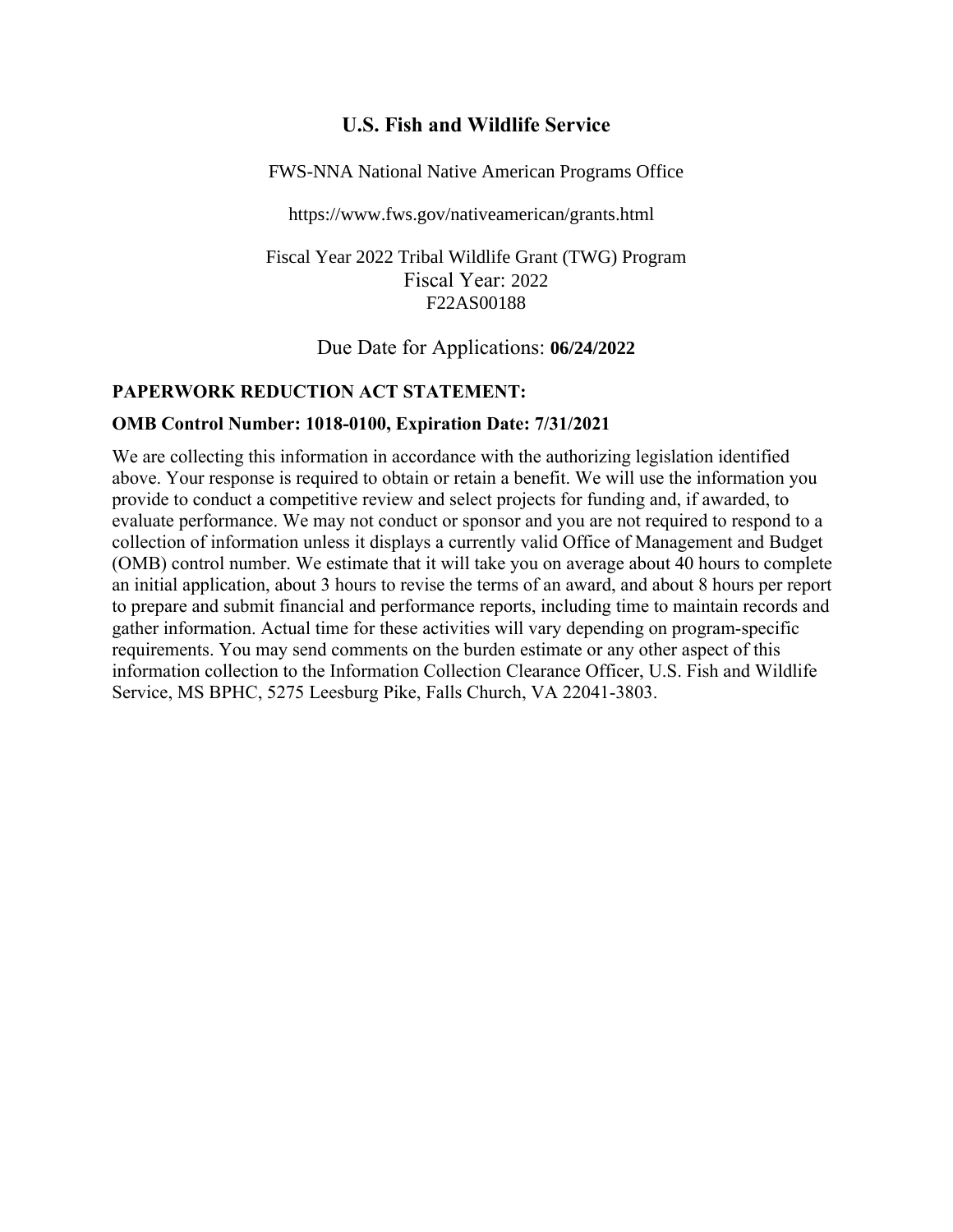# **Table of Contents**

| D3. Unique Entity Identifier and System for Award Management (SAM)16 |  |
|----------------------------------------------------------------------|--|
|                                                                      |  |
|                                                                      |  |
|                                                                      |  |
|                                                                      |  |
|                                                                      |  |
|                                                                      |  |
|                                                                      |  |
|                                                                      |  |
|                                                                      |  |
|                                                                      |  |
|                                                                      |  |
|                                                                      |  |
|                                                                      |  |
|                                                                      |  |
|                                                                      |  |
|                                                                      |  |
|                                                                      |  |
|                                                                      |  |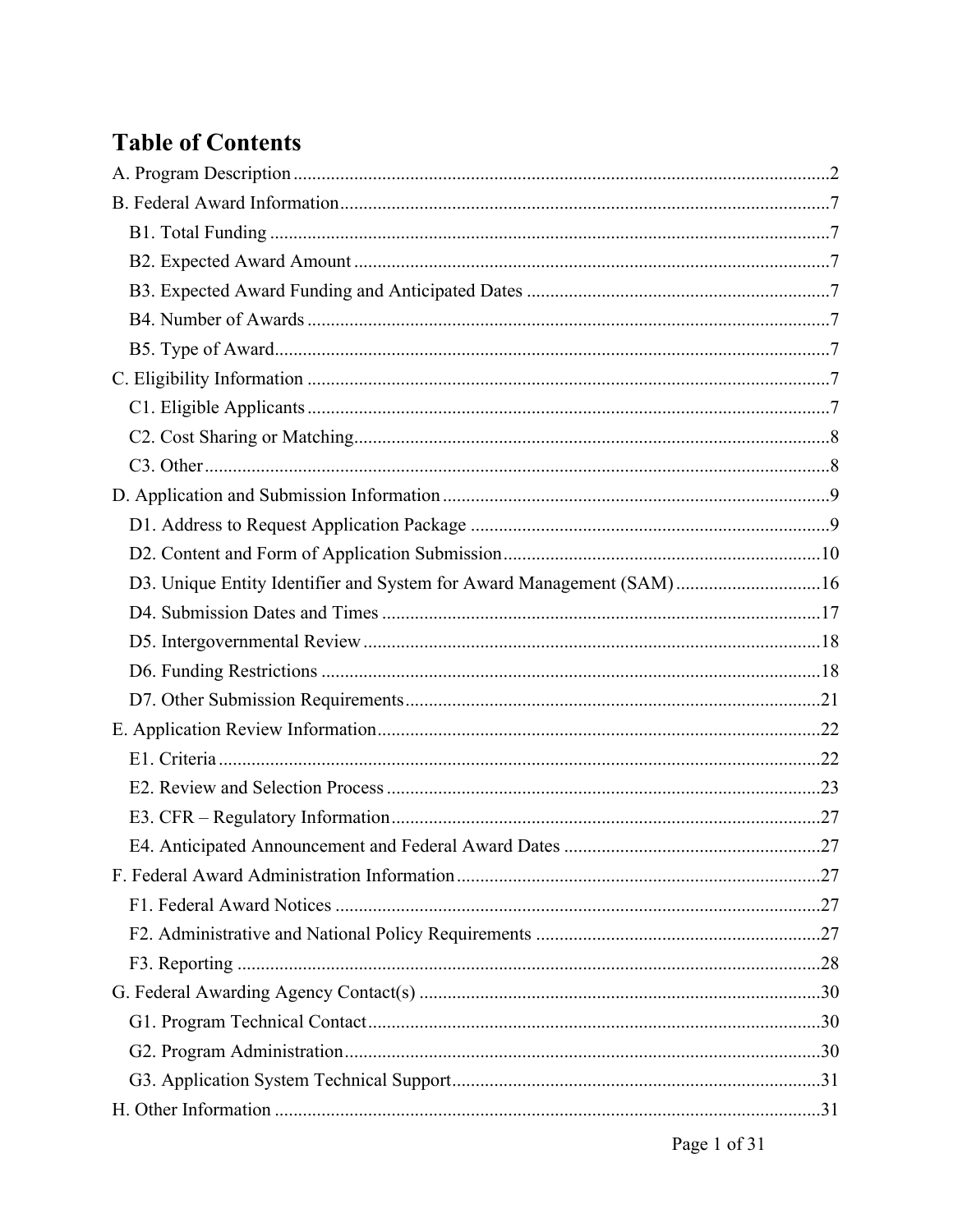#### <span id="page-2-0"></span>**A. Program Description**

#### **Authority:**

Consolidated Appropriations Act of 2021, PL 116-260 (H.R. 113, 116th Cong. Div. G, Title 1, State and Tribal Wildlife Grants), and prior-year appropriations acts. Extending Government Funding and Delivering Emergency Assistance Act, P.L. 117-43 (H.R. 5305).

#### **Assistance Listing Number:**

15.639

#### **Background, Purpose and Program Requirements:**

The Tribal Wildlife Grants (TWG) Program was created to support the development and implementation of programs for the benefit of wildlife and their habitats and species of Tribal cultural or traditional importance, including species that are not hunted or fished. The TWG Program is part of the State Wildlife Grant (SWG) Program which provides wildlife conservation grants to States, Commonwealths, and to the District of Columbia, U.S. Territories, and Tribes under provisions of the Fish and Wildlife Act of 1956 and the Fish and Wildlife Coordination Act. TWG Program funding originates from the Department of the Interior (DOI) and Related Agencies Appropriations Act for Fiscal Year 2002 (Pub. L. 107-63), when Congress first specified that the Service use a portion of the funds appropriated under the SWG Program to establish a competitive grant program available to federally recognized Tribes. This language allows the Secretary of the Department of the Interior, through the Director of the U.S. Fish and Wildlife Service (Service), to establish a separate competitive Tribal grant program which is not subject to the provisions or other requirements of the SWG Program portion. The TWG Program provides opportunities for federally recognized Tribes to engage in fish and wildlife conservation efforts on their lands, many of which are located adjacent to DOI-managed lands. Many of the TWG Program-funded project activities increase fish and wildlife populations, allowing for hunting and fishing opportunities on and off Tribal lands. Additionally, the TWG Program funds project activities that align and assist the Service with Endangered Species Act (ESA) activities supporting downlisting, delisting, and preventing new species listings under the ESA. Eligible projects include those that initiate, develop or implement activities or programs that benefit wildlife and their habitat, including species of Native American cultural or traditional importance and species that are not hunted or fished. Activities may include, but are not limited to:

- Planning for conservation of fish and wildlife, and their habitats
- Conservation management actions for fish and wildlife, and their habitats
- Field and laboratory research related to fish and wildlife resources
- Natural history studies
- Fish passages
- Habitat mapping or evaluation
- Field surveys and population monitoring
- Restoration of habitat
- Management of invasive species
- Public education relevant to the proposed project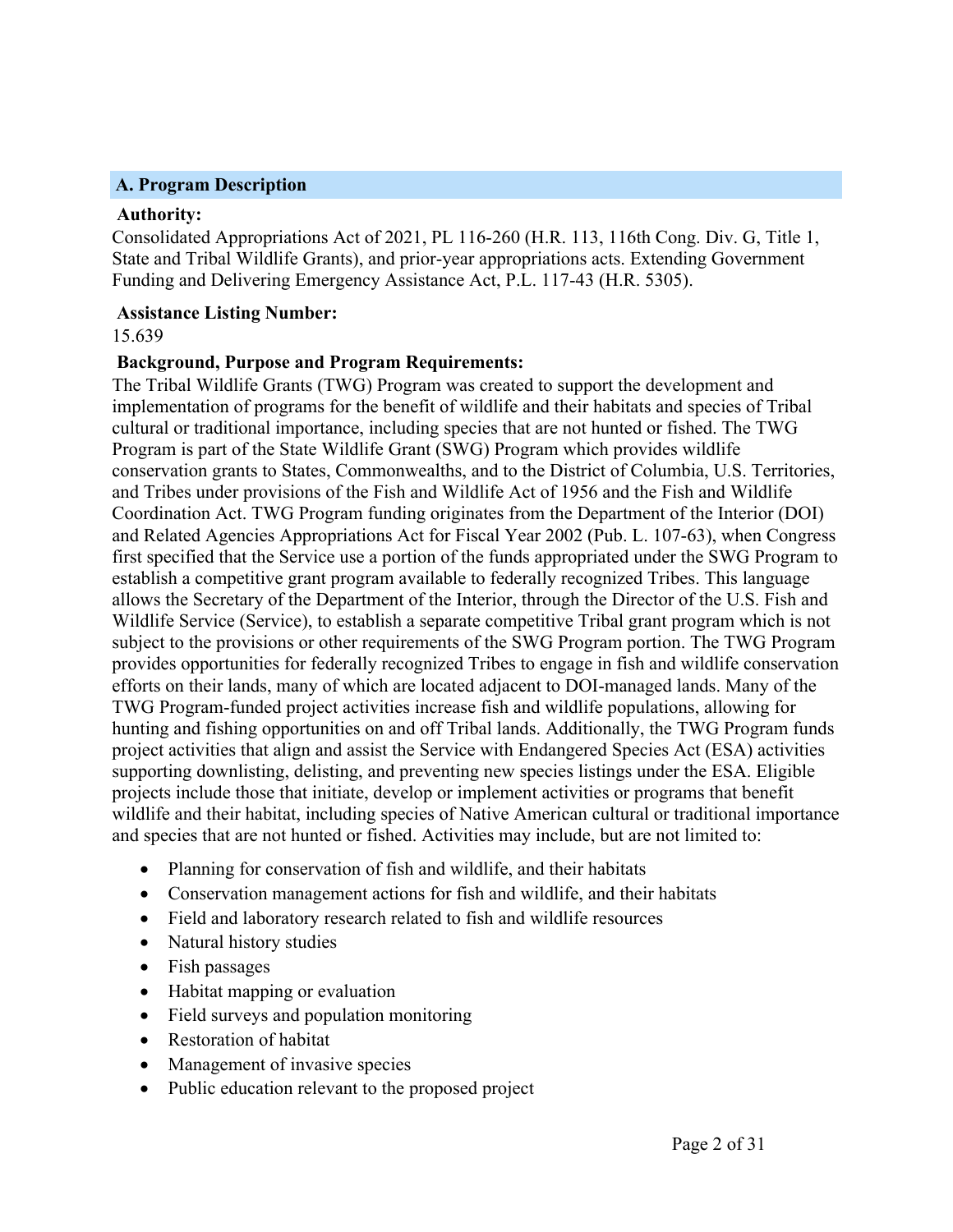Wildlife TRACS (Tracking and Reporting Actions for the Conservation of Species) is the tracking and reporting system used by WSFR to capture information about conservation and related actions funded by its grant programs. TRACS serves as the electronic repository system for all performance, accomplishment, and real property reporting related to those Federal awards. TRACS highlights program accountability by documenting program accomplishments and results. As outlined in this announcement, Tribal recipients of TWG Program grants are exempt from TRACS reporting requirements at this time. You do not need to enter Tribal Wildlife Grant information into TRACS nor do you need to include the use of TRACS Standard Objectives in your Project Narrative.

Since its inception in 2003, the competitive TWG Program has awarded more than \$105.6 million to Native American Tribes, providing support for more than 594 conservation projects. In FY 2020, 81 proposals were received and 32 awards were issued; in FY 2021, 54 proposals were received and 37 awards issued; and, in FY 2022, an estimated 80-100 proposals are expected to be received and about 20-35 awards are expected to be issued.

You are encouraged to work with Service staff in developing proposal applications and addressing all scoring criteria provided in this announcement. Additional information about the TWG Program is on the web at: [http://www.fws.gov/nativeamerican/grants.html.](http://www.fws.gov/nativeamerican/grants.html) If you do not have access to the Internet and would like to receive information by mail, contact the Service point of contact identified in this announcement.

In an effort to fulfill [Executive](https://www.whitehouse.gov/briefing-room/presidential-actions/2021/01/27/executive-order-on-tackling-the-climate-crisis-at-home-and-abroad/) Order 14008 and meet Department of the Interior and Service priorities [\(https://www.doi.gov/ourpriorities\)](https://www.doi.gov/ourpriorities), and commensurate with available appropriations, the Service will implement a second-tier funding process using a portion of available funds. Second-tier grants will target Tribal applicants that have not received TWG Program funds in the past. The purpose is to increase Tribal fish and wildlife management capacity to address threats to tribally identified species, including threats associated with climate change. This second-tier funding process will not modify current project selection procedures or the criteria provided in Section E. of this announcement. Regardless of whether a Tribe has received a previous TWG Program award, we will review all applications using the same procedures and criteria. As funding levels allow, a portion of the highest-ranking applications from Tribes that have not previously received TWG Program funding will be recommended for approval. The Service Director makes the final project selections.

#### **Regional TWG Program Contact Information:**

#### **Portland Regional Office**

American Samoa, Commonwealth of the Northern Mariana Islands, Guam, Hawaii, Idaho, Oregon, and Washington

Native American Liaison: Nathan Dexter (503) 736-4774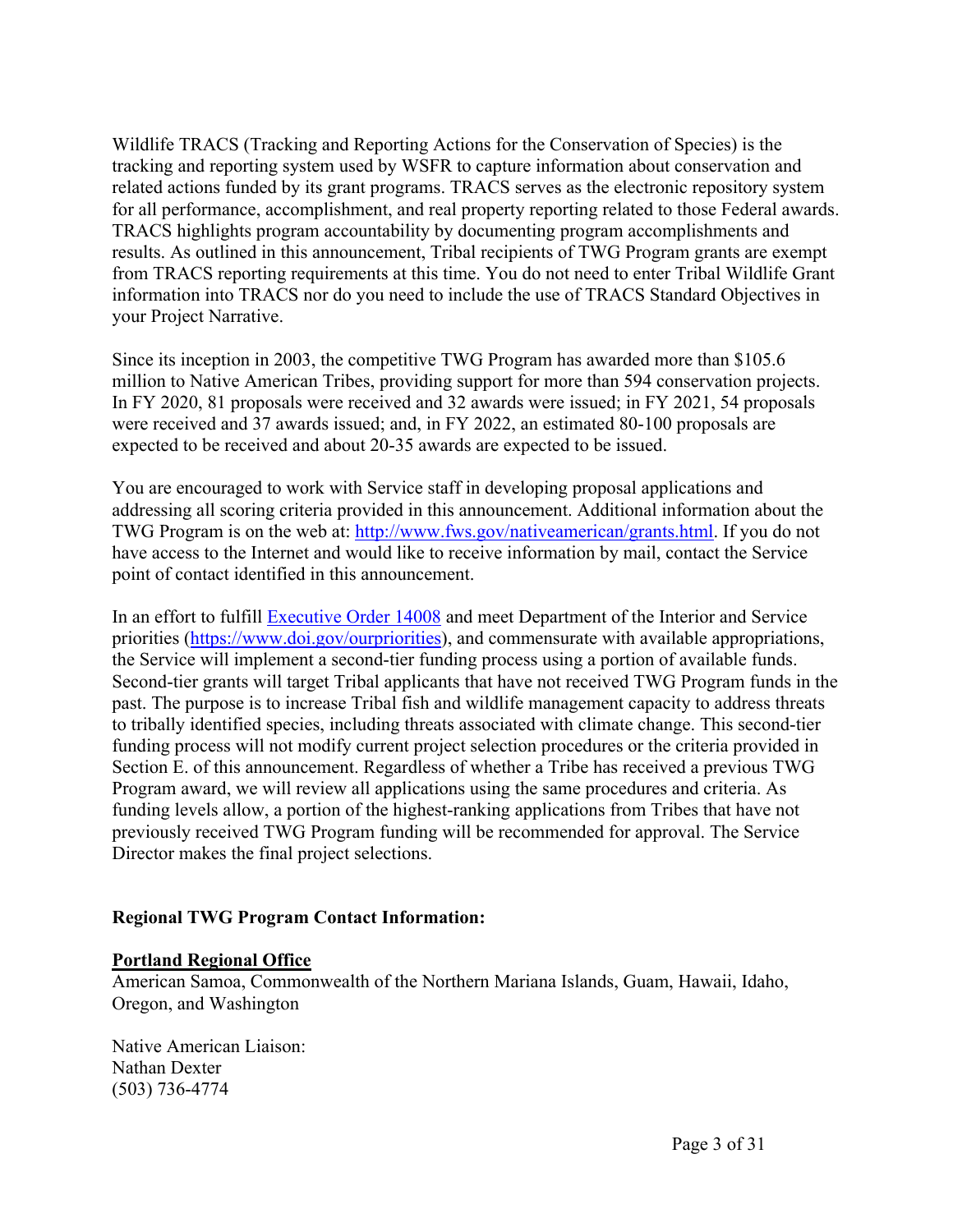Nathan [Dexter@fws.gov](mailto:Dexter@fws.gov)

WSFR TWG Program Lead: Lia McLaughlin (503) 231-2389 Lia [McLaughlin@fws.gov](mailto:McLaughlin@fws.gov)

U.S. Fish and Wildlife Service Wildlife and Sport Fish Restoration Program Eastside Federal Complex 911 NE 11th Avenue Portland, OR 97232-4181 r1fa grants@fws.gov

#### **Albuquerque Regional Office**

Arizona, New Mexico, Oklahoma, and Texas

Native American Liaison: Westley Foster (480) 421-8889 Westley Foster@fws.gov

WSFR TWG Program Lead: Andrew Ortiz (505) 615-4455 Andrew [Ortiz@fws.gov](mailto:Ortiz@fws.gov)

U.S. Fish and Wildlife Service P.O. Box 1306 500 Gold Avenue, SW Albuquerque, NM 87103 [fw2fa@fws.gov](mailto:fw2fa@fws.gov)

#### **Bloomington Regional Office**

Illinois, Indiana, Iowa, Michigan, Minnesota, Missouri, Ohio, and Wisconsin

Assistant Regional Director - External Affairs: Tim Patronski (612) 418-9148 Tim[\\_Patronski@fws.gov](mailto:Patronski@fws.gov)

WSFR TWG Program Lead: Nick Palaia O (612) 713-5387 C (612) 619-4880 Nick Palaia@fws.gov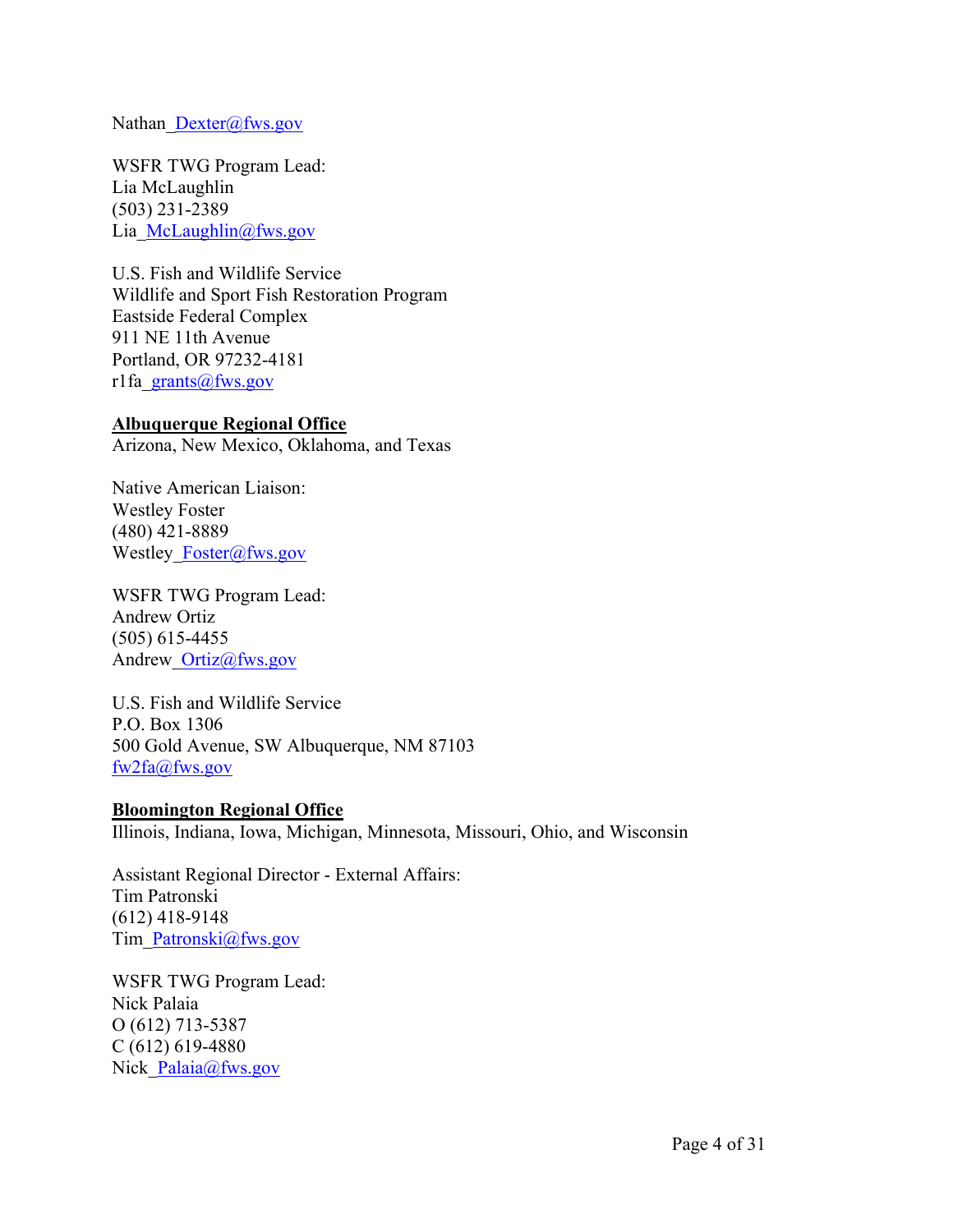U.S. Fish and Wildlife Service 5600 American Blvd. West, Suite 990 Bloomington, MN 55437-1458 [r3fedaid@fws.gov](mailto:r3fedaid@fws.gov)

#### **Atlanta Regional Office**

Alabama, Arkansas, Florida, Georgia, Kentucky, Louisiana, Mississippi, North Carolina, the Commonwealth of Puerto Rico, South Carolina, Tennessee, and the U.S. Virgin Islands

Native American Liaison: Tim Binzen (413) 253-8731 Timothy Binzen@fws.gov

WSFR TWG Program Lead: Cathy Marion (470) 557-5046 Cathy [Marion@fws.gov](mailto:Marion@fws.gov)

U.S. Fish and Wildlife Service 1875 Century Boulevard, Suite 240 Atlanta, GA 30345 [r4federalassistance@fws.gov](mailto:r4federalassistance@fws.gov)

#### **Hadley Regional Office**

Connecticut, Delaware, the District of Columbia, Maine, Maryland, Massachusetts, New Hampshire, New Jersey, New York, Pennsylvania, Rhode Island, Vermont, Virginia, and West Virginia

Native American Liaison: Tim Binzen (413) 253-8731 Timothy Binzen@fws.gov

WSFR TWG Program Lead: Richard Zane (413) 253-8731 Richard [Zane@fws.gov](mailto:Zane@fws.gov)

U.S. Fish and Wildlife Service 300 Westgate Center Drive Hadley, MA 01035 [fw5fareports@fws.gov](mailto:fw5fareports@fws.gov)

#### **Denver Regional Office**

Colorado, Kansas, Nebraska, Montana, North Dakota, South Dakota, Utah, and Wyoming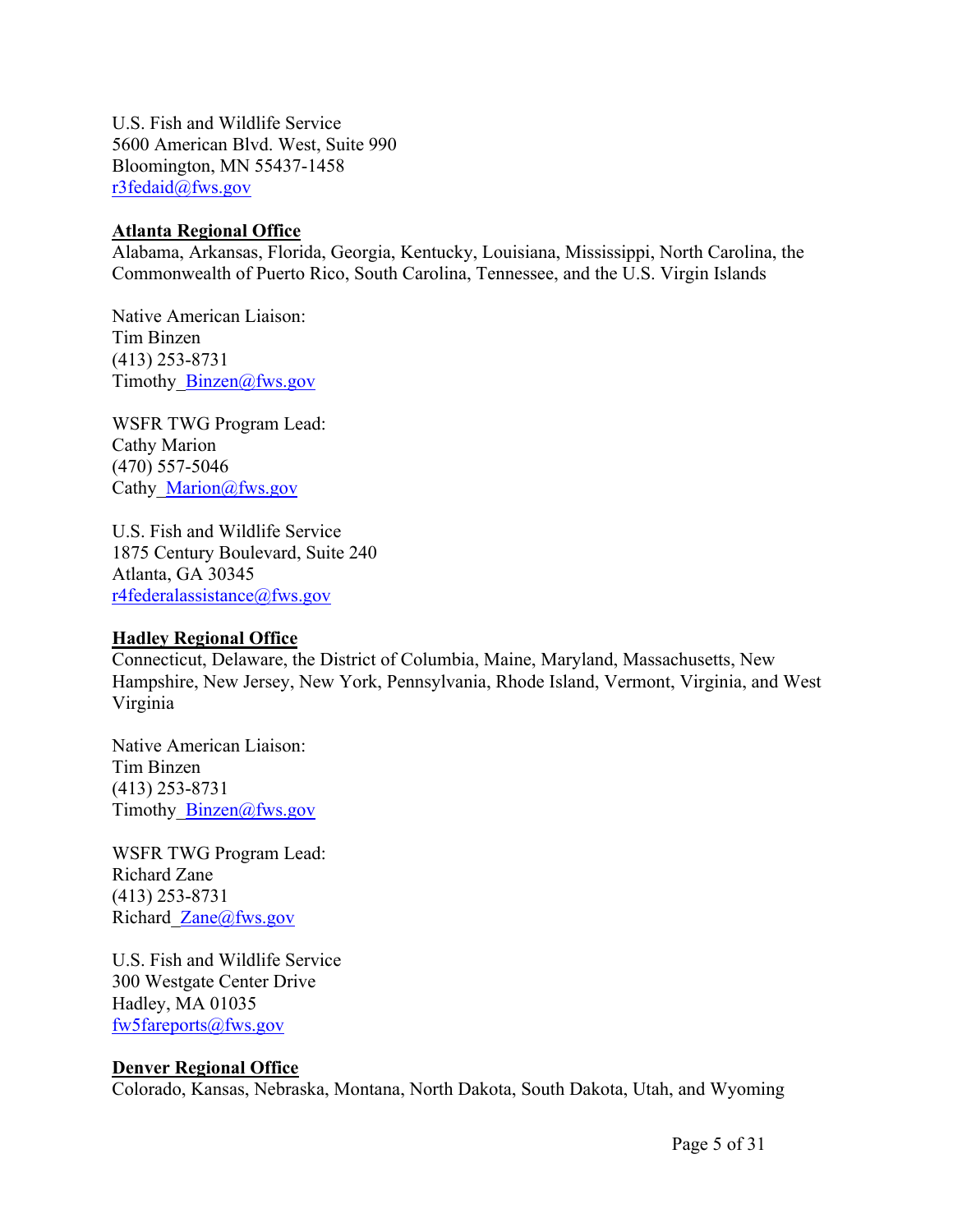Deputy Assistant Regional Director - External Affairs: Roya Mogadam (303) 236-4572 Roya[\\_Mogadam@fws.gov](mailto:Mogadam@fws.gov)

WSFR TWG Program Lead: Denise Sanchez (303) 236-2985 Denise Sanchez@fws.gov

U.S. Fish and Wildlife Service 134 Union Blvd. P.O. Box 25486 Denver, Colorado 80225 [fw6fagrants@fws.gov](mailto:fw6fagrants@fws.gov)

# **Anchorage Regional Office**

Alaska

Native American Liaison: Crystal Leonetti (907) 786-3868 Crystal [Leonetti@fws.gov](mailto:Leonetti@fws.gov)

WSFR TWG Program Lead: Cary Myler (907) 786-3631 Cary Myler@fws.gov

U.S. Fish and Wildlife Service 1011 East Tudor Road MS-261 Anchorage, AK 99503 ak[\\_twg@fws.gov](mailto:twg@fws.gov)

# **Sacramento Regional Office**

California, Nevada, and Klamath Basin

Native American Liaison: Michael Eldon Brown (279) 234-3999 Michael Eldon [Brown@fws.gov](mailto:Brown@fws.gov)

WSFR TWG Program Lead: Michael Eldon Brown (279) 234-3999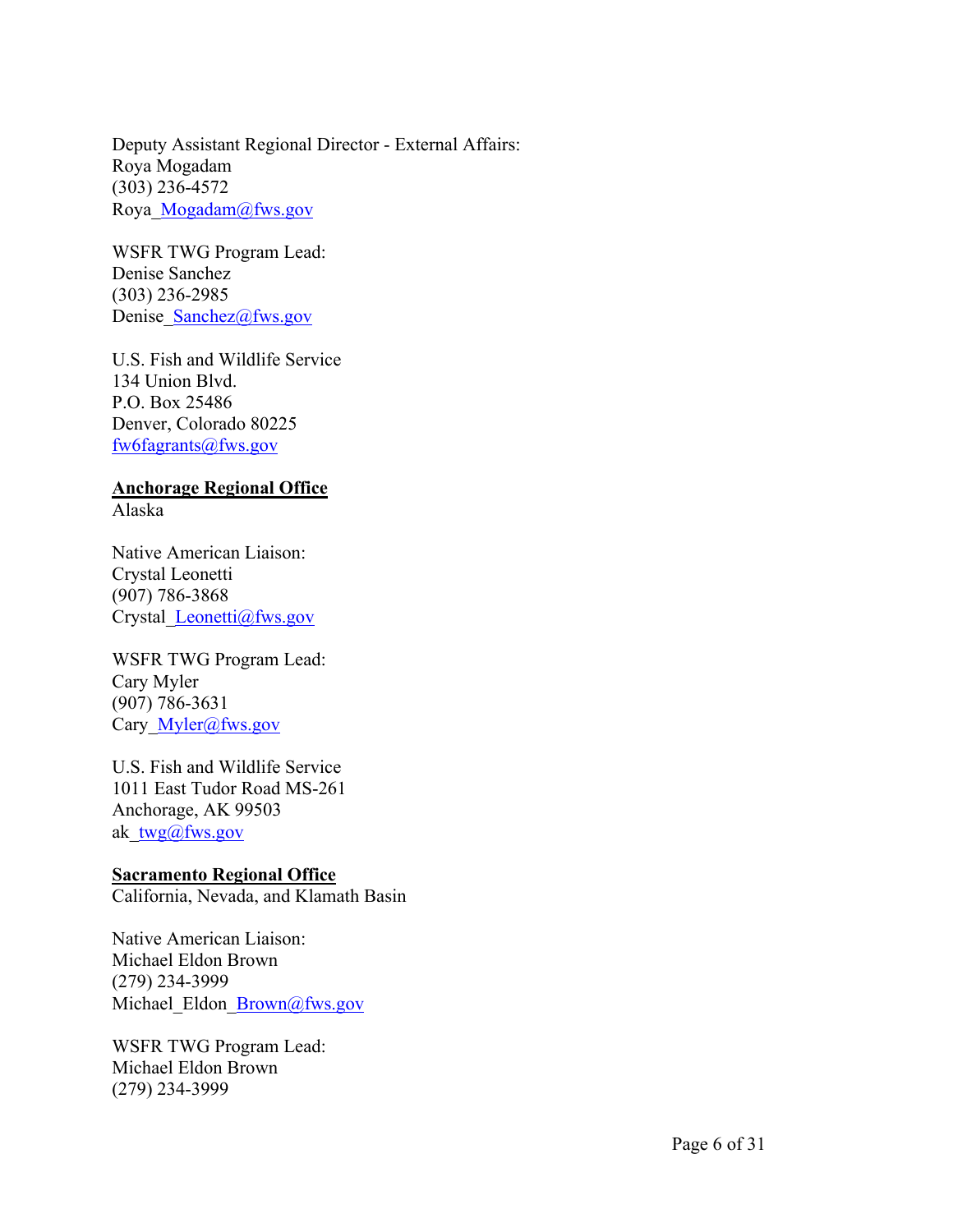Michael Eldon [Brown@fws.gov](mailto:Brown@fws.gov)

U.S. Fish and Wildlife Service 2800 Cottage Way, W-1729 Sacramento, CA 95825 r8fa[\\_grants@fws.gov](mailto:grants@fws.gov)

<span id="page-7-1"></span><span id="page-7-0"></span>**B. Federal Award Information B1. Total Funding**

**Estimated Total Funding** \$6,000,000

#### <span id="page-7-2"></span>**B2. Expected Award Amount**

**Maximum Award** \$200,000 **Minimum Award** \$10,000

#### <span id="page-7-3"></span>**B3. Expected Award Funding and Anticipated Dates**

**Expected Award Funding** \$6,000,000 **Expected Award Date** December 02, 2022

#### <span id="page-7-4"></span>**B4. Number of Awards**

**Expected Number of Awards** 30

#### <span id="page-7-5"></span>**B5. Type of Award**

**Funding Instrument Type** G - Grant

#### <span id="page-7-7"></span><span id="page-7-6"></span>**C. Eligibility Information C1. Eligible Applicants**

**Eligible Applicants** 07 – Native American tribal governments (Federally recognized) **Additional Information on Eligibility**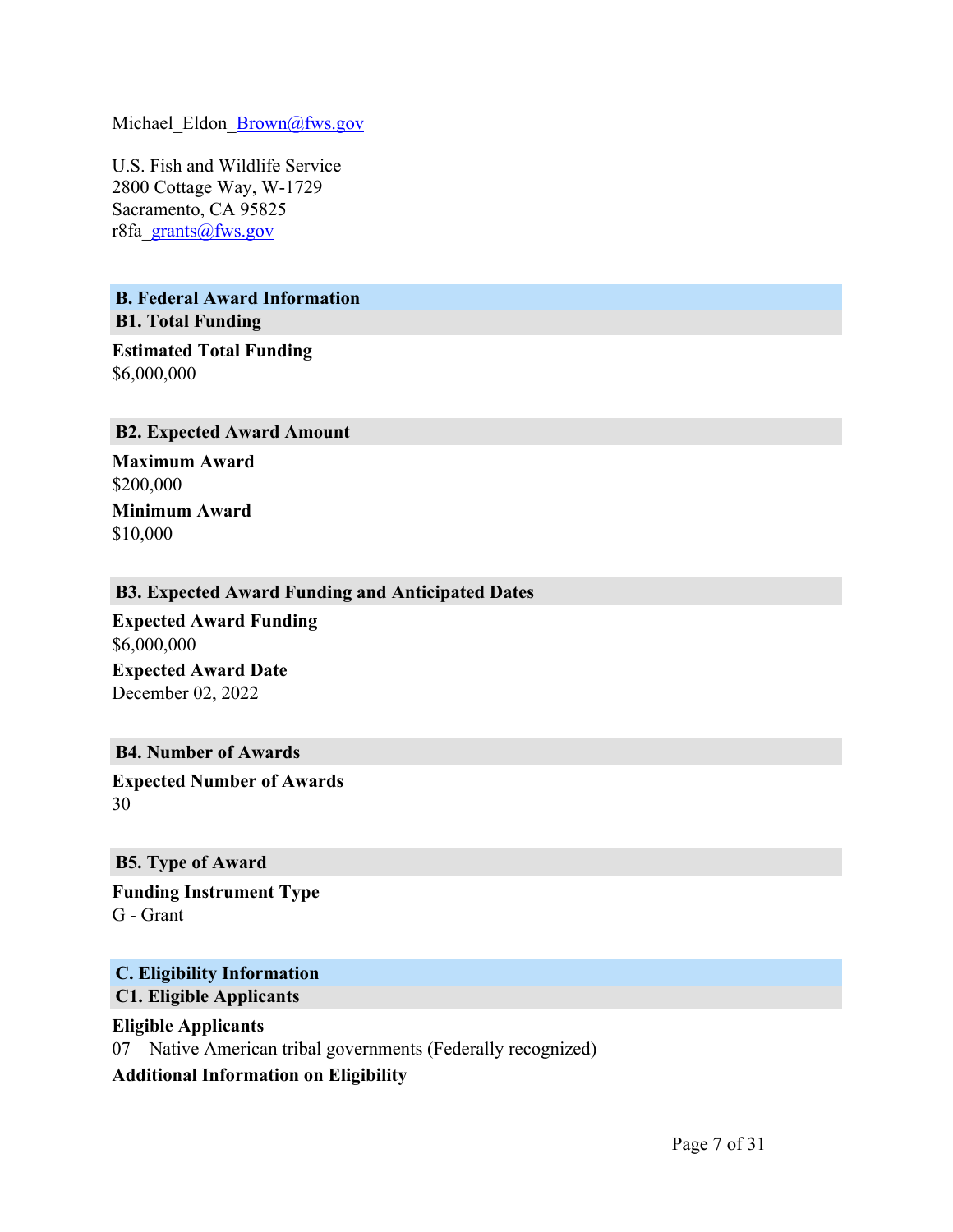Participation is limited to federally recognized Tribal governments listed in the current Federal Register Notice of Indian Entities Recognized and Eligible to Receive Services from the United States Bureau of Indian Affairs. This is the official listing of all federally recognized Tribes in the United States pursuant to Section 104 of the Federally Recognized Indian Tribe List Act of 1994 (Pub. L. 103-454; 108 Stat. 4791-4792). The most recent Notice was published in the Federal Register, 86 FR 7554 (January 29, 2021) and was corrected in the Federal Register, 86 FR 86 18552 (April 9, 2021). Tribal organizations and other entities may participate as subgrantees or contractors to federally recognized Tribes. This information is available [here](http://www.fws.gov/nativeamerican/) under the heading Tribal Leaders Directory.

Applicant Tribes must bring all administrative and fiscal reporting for open TWG Program grants up to date in order to be eligible to apply for new funds. Applicants will be notified within five business days upon receiving proposals noting any outstanding reporting issues that need to be addressed. Tribes will then have thirty days to bring these grants into compliance. Proposals from Tribes that have not brought past due reports (e.g., interim or final performance reports, or interim or final financial status reports) up to date in this 30-day period will be found ineligible and excluded from further consideration in the FY 2022 TWG Program cycle.

When an applicant is carrying two or more active TWG projects while applying for another, the Service has an administrative obligation to verify that there are no correctable problems in implementing the existing awards. We will review the reasons why those grants are still open before proceeding with further consideration. Tribes that demonstrate their effective use of TWG Program funds will not be affected. Tribes that have taken no significant action on any one of their two or more preexisting awards will not be considered eligible to apply for new TWG Program funds until the problem is resolved. Possible resolutions might be for the Tribe to demonstrate progress in the agreed-upon activities of an inactive grant, demonstrate that the assertion of "no action" is incorrect, or the Tribe may cancel the grant so that the obligated funds may be recovered and made available to other Tribes in the next grant cycle.

#### <span id="page-8-0"></span>**C2. Cost Sharing or Matching**

**Cost Sharing / Matching Requirement** No

**Percentage of Cost Sharing / Matching Requirement**

# <span id="page-8-1"></span>**C3. Other**

There is no limit to the number of applications that may be submitted within a single fiscal year. However, no single Tribe may be funded for multiple projects within a given fiscal year that exceed the maximum annually allowable amount of \$200,000. If multiple applications exceed this amount, the highest scoring will be accepted and the other(s) will be ruled ineligible.

Any entity receiving TWG Program funds as a subgrantee must comply with the requirements described in this announcement, as applicable.

TWG Program funds may not be used to acquire real property interests. Real property interests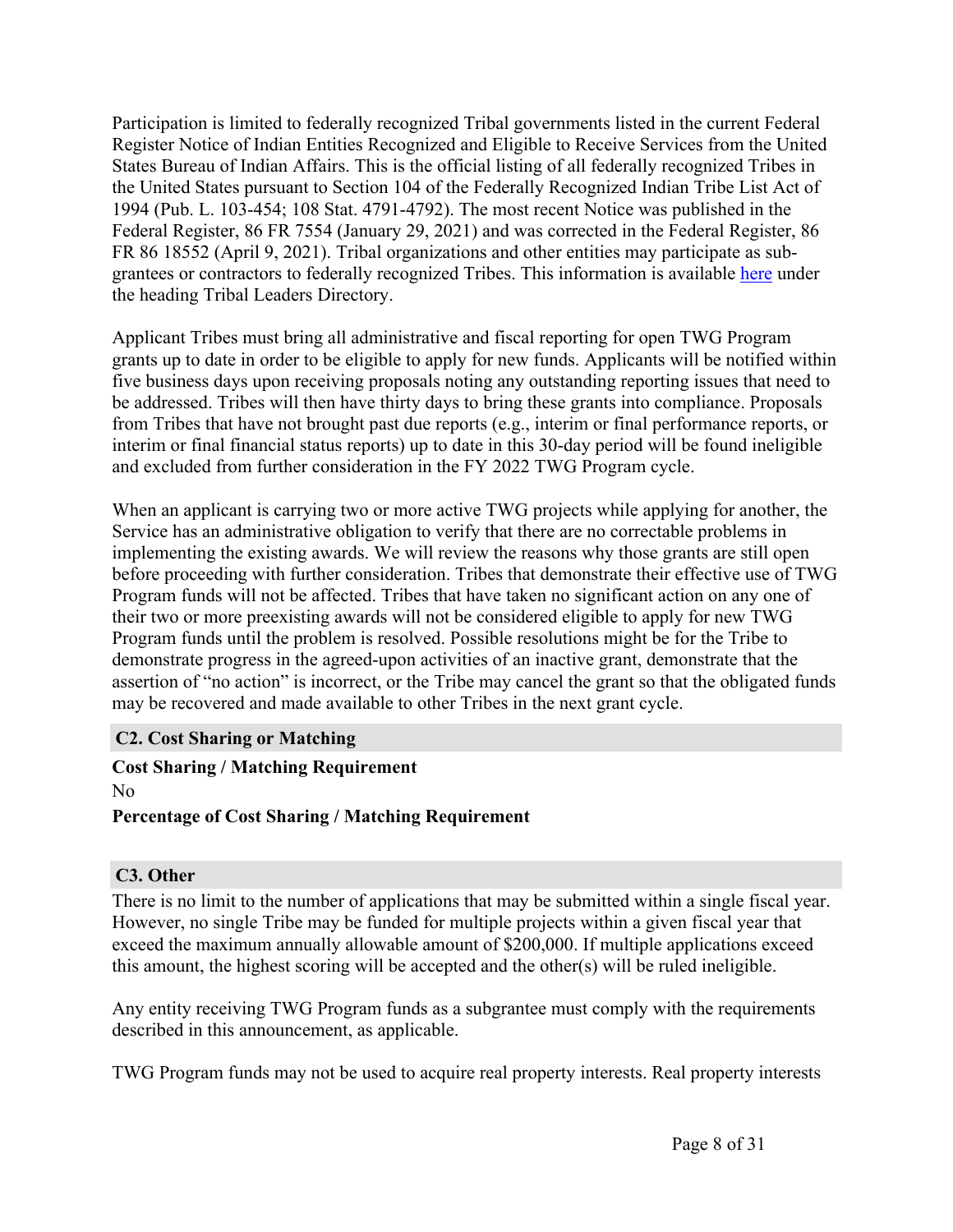include, but are not limited to, fee simple, fee with exceptions to title, easements, water rights, mineral rights, and leaseholds.

# **Foreign Entities or Projects:**

**State Sponsors of Terrorism:** This program will not fund projects in countries [determined](https://www.state.gov/j/ct/list/c14151.htm) by the U.S. Department of State to have repeatedly provided support for acts of [international](https://www.state.gov/j/ct/list/c14151.htm) [terrorism](https://www.state.gov/j/ct/list/c14151.htm) and therefore are subject to sanctions restricting receipt of U.S. foreign assistance and other financial transactions.

**Office of Foreign Assets Control Sanctions:** This program will not fund projects in countries subject to [comprehensive](http://www.treasury.gov/resource-center/sanctions/Pages/default.aspx) sanction programs administered by the U.S. Department of Treasury, Office of [Foreign](http://www.treasury.gov/resource-center/sanctions/Pages/default.aspx) Asset Control without proper licenses.

**In-Country Licenses, Permits, or Approvals:** Entities conducting activities outside the U.S. are responsible for coordinating with appropriate U.S. and foreign government authorities as necessary to obtain all required licenses, permits, or approvals before undertaking project activities. The Service does not assume responsibility for recipient compliance with the laws, regulations, policies, or procedures of the foreign country in which they are conducting work.

# **Excluded Parties:**

The DOI conducts a review of the SAM.gov Exclusions database for all applicant entities and their key project personnel prior to award. The DOI cannot award funds to entities or their key project personnel identified in the SAM.gov Exclusions database as ineligible, prohibited/restricted or otherwise excluded from receiving Federal contracts, certain subcontracts, and certain Federal assistance and benefits, as their ineligibility condition applies to this Federal program.

# <span id="page-9-1"></span><span id="page-9-0"></span>**D. Application and Submission Information D1. Address to Request Application Package**

If you have access to GrantSolutions, we recommend you apply there. Log in and search for the announcement using Funding Opportunity Number F22AS00188, or search using CFDA number 15.639 or grant program name, then follow the instructions to download required forms and complete and submit your application.

To access the application package in Grants.gov, in the "Search Grants" tab, enter Funding Opportunity Number F22AS00188 or CFDA number 15.639. Downloading and saving the application package to your computer makes the required forms fillable and printable. Submit applications downloaded via Grants.gov in Grants.gov.

You will receive automatic confirmation of your application in GrantSolutions or Grants.gov. We also receive system notifications that document that you have submitted your application by the deadline. Applications received after the deadline will be rejected, unless you can demonstrate that a technical problem with GrantSolutions or Grants.gov resulted in late or incomplete submission of your application.

If you need a copy in another format, contact: DJ Monette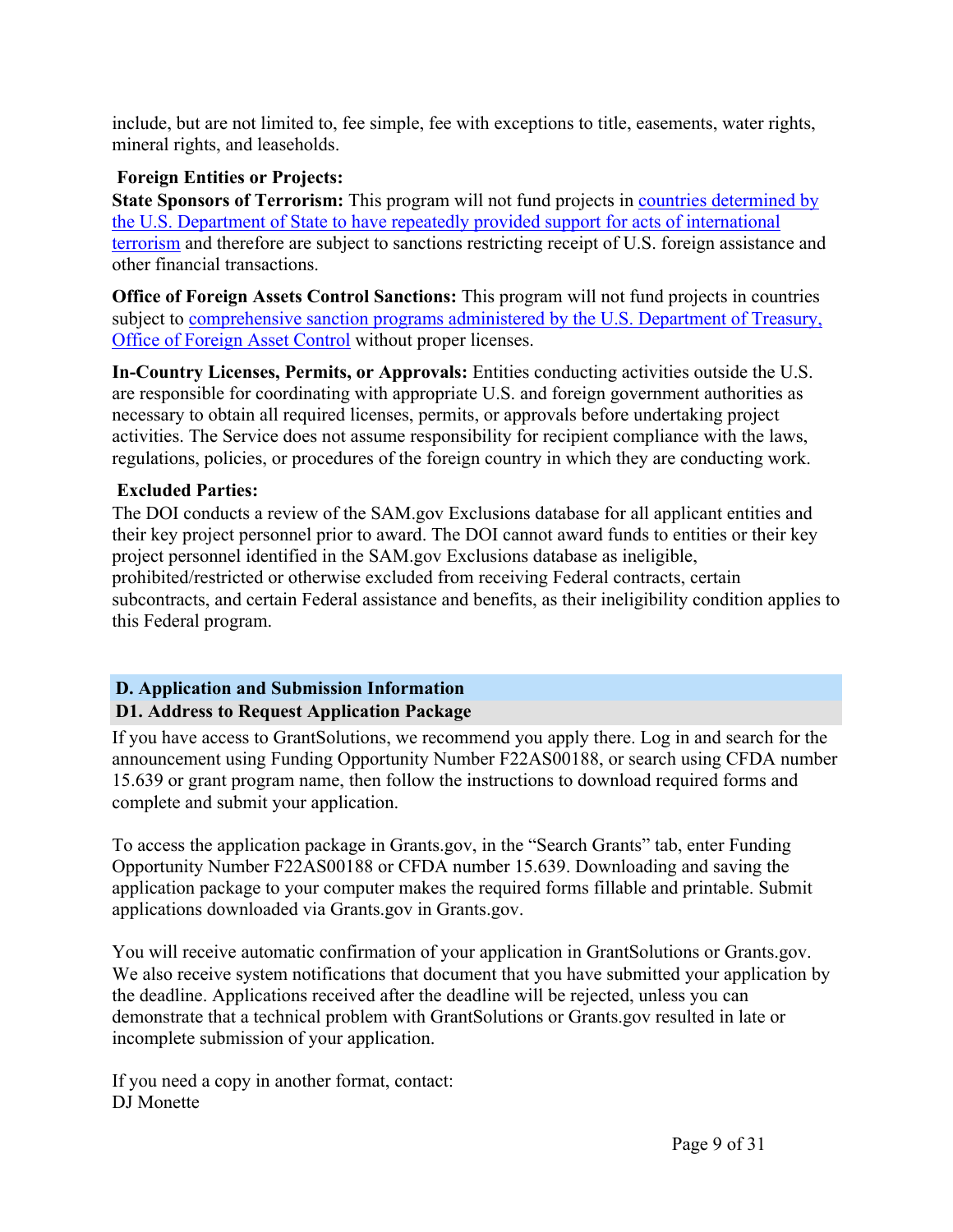Associate Native American Liaison Advisor U.S. Fish and Wildlife Service 300 Westgate Center Drive Hadley, MA 01035 413-244-4495 dj monette@fws.gov

### **Program Website Link**

https://www.fws.gov/nativeamerican/grants.html

#### <span id="page-10-0"></span>**D2. Content and Form of Application Submission**

#### **SF-424, Application for Federal Assistance**

All applicants must submit the Standard Form (SF)-424, Application for Federal Assistance. This form is available with the announcement on Grants.gov and in GrantSolutions. The form must be complete and signed by an Authorized Representative. For all applicants except private citizens, the Authorized Representative's signature on a standard application form submitted to the Service represents their certification that the entity's financial management system meets 2 [CFR](https://www.ecfr.gov/current/title-2/subtitle-A/chapter-II/part-200/subpart-D/section-200.302) [§200.302](https://www.ecfr.gov/current/title-2/subtitle-A/chapter-II/part-200/subpart-D/section-200.302) financial management requirements. The non-Federal entity's financial management system must be sufficient to:

- 1. Permit the preparation of required reports;
- 2. Trace funds to a level of expenditures adequate to establish that the entity has used such funds per Federal statutes, regulations, and terms and conditions of the Federal award;
- 3. Provide for the requirements in  $2 \text{ CFR } \frac{\text{ }8200.302}{\text{}}$  (b); and
- 4. Comply with [§200.334](https://www.ecfr.gov/current/title-2/subtitle-A/chapter-II/part-200/subpart-D/subject-group-ECFR4acc10e7e3b676f/section-200.334) Retention requirements for records, [§200.335](https://www.ecfr.gov/current/title-2/subtitle-A/chapter-II/part-200/subpart-D/subject-group-ECFR4acc10e7e3b676f/section-200.335) Requests for transfer of records, [§200.336](https://www.ecfr.gov/current/title-2/subtitle-A/chapter-II/part-200/subpart-D/subject-group-ECFR4acc10e7e3b676f/section-200.336) Methods for collection, transmission, and storage of information, and [§200.337](https://www.ecfr.gov/current/title-2/subtitle-A/chapter-II/part-200/subpart-D/subject-group-ECFR4acc10e7e3b676f/section-200.337) Access to records.

When completing the SF-424 Application form, enter only the amount requested from this Federal program in Box 18a, Estimated Federal Funding. Include any other Federal sources of funding in Box 18e. Estimated Other Funding and identify any such sources and amounts in the required Budget Narrative (see below). For individuals applying as a private citizen (i.e., unrelated to any business or nonprofit organization you may own or operate in your name), do NOT include your Social Security Number on this or any other document to be submitted with your application! When completing the SF-424 Application form, individuals must enter in Box 8b. Employee/Taxpayer Identification Number (EIN/TIN) the substitute number "444-44- 4444" and in Box8c. For organizational DUNS substitute number "123456789". For UEI substitute the number "000123456789".

# **Application Checklist**

- SF-424, Application for Federal Assistance
- A signed and dated SF-424B (Non-Construction) or SF-242D (Construction) Assurances form
- Cover Letter
- Cover Page
- Project Abstract Summary form (OMB Form Number: 4040-0019)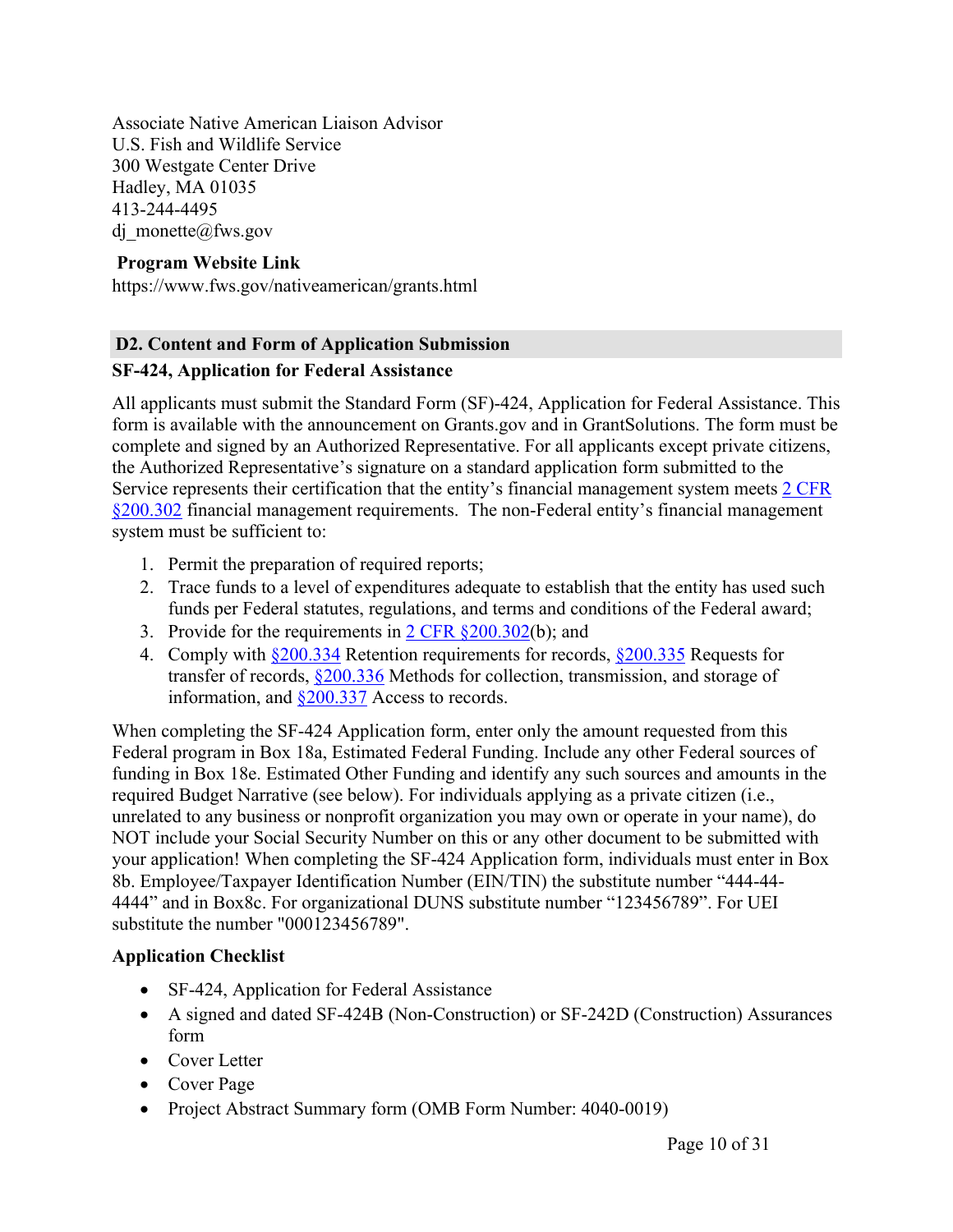- Project Narrative (10 page limit)
- Submit statements regarding applicability of and compliance with Single Audit Reporting requirements (2 CFR [200.501](http://www.ecfr.gov/cgi-bin/text-idx?SID=788241a31dbe4156aa17ec9893ffc55e&node=pt2.1.200&rgn=div5%20-%20sp2.1.200.f))
- A complete SF-424A (Non-Construction), a SF-424C (Construction) Budget Information form, or the same or more detailed budget information in another format
- Budget Narrative
- If applicable, a Conflict of Interest Disclosure
- Uniform Audit Reporting Statement
- Certification regarding lobbying and, if applicable, a completed SF-LLL Disclosure of Lobbying Activities form
- Overlap or Duplication of Effort Statement Indirect Cost Statement
- When applicable, a copy of the Tribe's current Negotiated Indirect Cost Rate Agreement
- A signed Tribal resolution of support and / or official signed letter from an individual with delegated Tribal authority stating their support for the proposal application
- Responses to the scoring criteria provided in Section E. Application Review Information and a table identifying the locations of your responses to the criteria.

# **Cover Letter**

The cover letter transmits the project proposal and briefly states its main features.

#### **Cover Page**

Include the following information in the upper right corner of the cover page: Name of Tribe, Project Title, Federal (TWG Program) Funds Requested, Project Start Date, Project End Date, and Project Contact's Name, Job Title, Phone Number, E-mail Address, and Date. You also may include the Tribal logo, seal, and/or photo.

# **Tribal Resolution of Support**

A signed Tribal resolution of support should be included in the application from the appropriate Tribal governing body, or an official signed letter from an individual with delegated Tribal authority stating their support for the application will be accepted. The designation letter to sign grant reporting documents does not extend to providing support for applications. If a signed Tribal resolution of support is not included in the application, one will be required should the proposal be successfully awarded.

#### **Responses to Scoring Criteria**

Section E. Application Review Information provides the criteria used by the Service when reviewing and scoring your application(s). Please address these criteria withing your Project Narrative; a separate section of your application with responses to the criteria is not required. We recommend you include a table in your application that identifies locations of your responses to the criteria.

# **SF 424B, Assurances for Non-Construction Programs**

Individuals applying for and receiving funds separate from a business or non-profit organization he/she may own or operate, and entities waived from the SAM.gov registration requirements by the funding bureau or office must submit the signed and dated SF-424B, Assurances for Non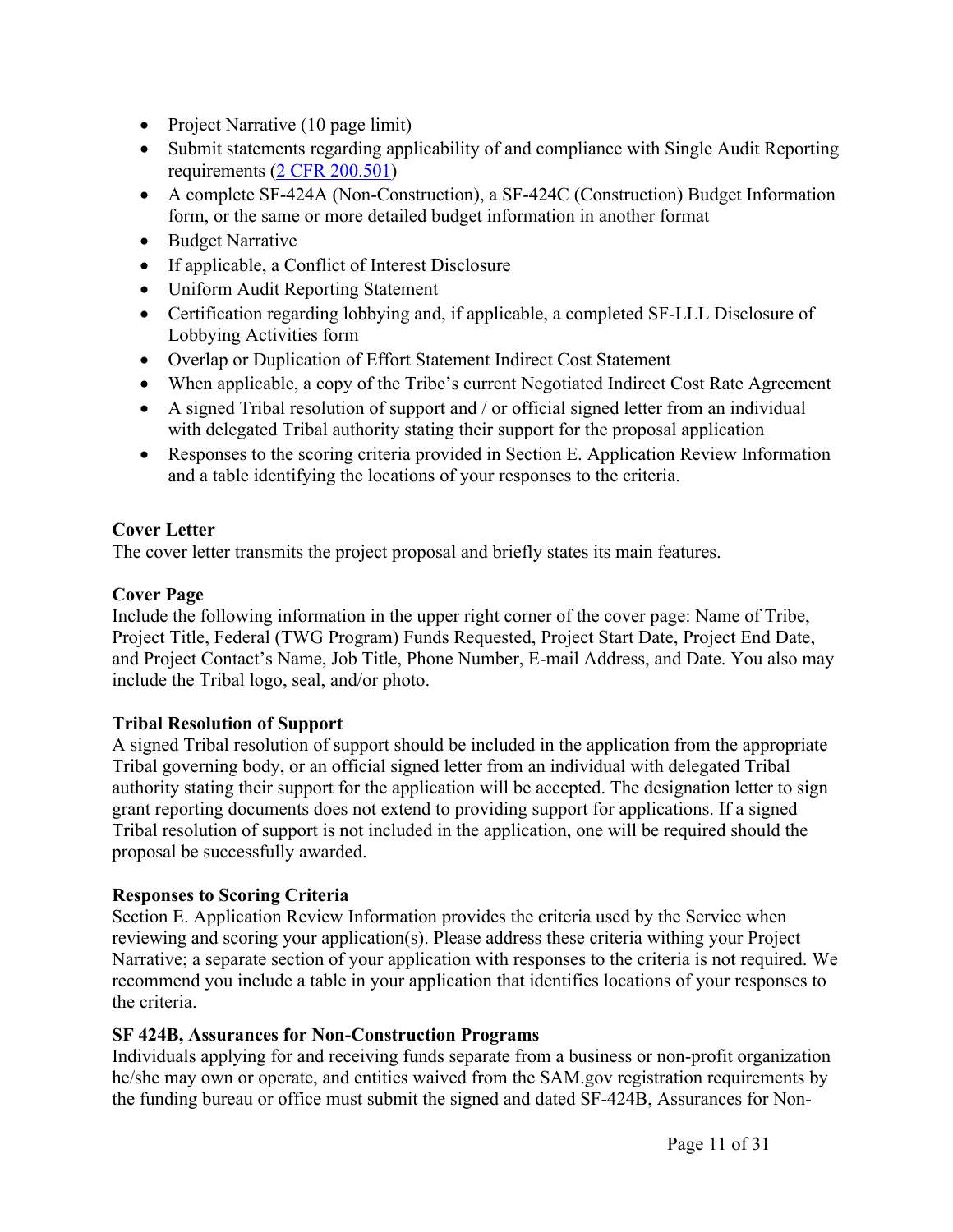Construction Programs form. All required application forms are available with this announcement on Grants.gov and in GrantSolutions.

# **SF-424D, Assurances for Construction Programs**

Any applicant requesting support for a construction projects must submit as signed and dated SF-424D, Assurances for Construction Programs form. All required application forms are available with this announcement on Grants.gov and in GrantSolutions

# **Project Abstract Summary (OMB Number 4040-0019)**

Applicants must complete and submit the Project Abstract Summary form. The Project Abstract Summary form must provide a brief award description. The description must be in plain language that the public can understand without viewing the full application proposal. It should include a brief, simple description of the project purpose, activities to be performed, deliverables and expected outcomes, intended beneficiaries, and subrecipient activities, if known at the time of submission.

Do not include personally identifiable, sensitive, or proprietary information in the award description as this is available to the public. Use only English characters, numbers, punctuation, and standard symbols. Use of non-English, non-standard characters (also referred to as special or extended ASCII characters) will result in the award description failing to be reported correctly to USASpending.gov. Award descriptions are limited to 4,000 characters or less. Applicants should check the length of the award description and proofread for proper grammar and spelling.

For applicants applying through Grants.gov: Applicants must download and complete the Grants.gov "Project Abstract Summary" form from the full text announcement. To submit the Grants.gov "Project Abstract Summary" form with the application, applicants must add the form as an attachment to the Grants.gov "Attachments" form that is included in the application package.

For applicants applying through GrantSolutions-Grants Management Module (GS-GMM): Applicants must enter the information in the Project Abstract Summary screen. Do not upload a document in place of entering the information directly into GS-GMM Project Abstract Screen.

# **Project Narrative**

Submit a Project Narrative of no more than 10 pages addressing the elements listed below. You may combine your responses as necessary; separate headings or sections for responses to each element are not required. Only your responses to the following requirements in this Project Narrative subsection are included within the page limit, unless otherwise indicated. Your Project Narrative must be formatted to fit on an 8.5" x 11" document, with 1" margins at the top, bottom, and sides and page numbers at the bottom of the page (starting with the Project Narrative). Font size should be no less than 12 point.

Note: The Project Narrative clearly identifies the problems that the proposal will correct or help solve for the benefit of fish, wildlife, and their habitats, including species of Tribal cultural or traditional importance and species that are not hunted or fished.

- a. Need**:** The need for the proposed project(s) within the purpose of the TWG Program;
- b. Objectives**:** The Service has implemented an electronic performance reporting system called TRACS [\(https://tracs.fws.gov\)](https://tracs.fws.gov) in order to document recipient performance and for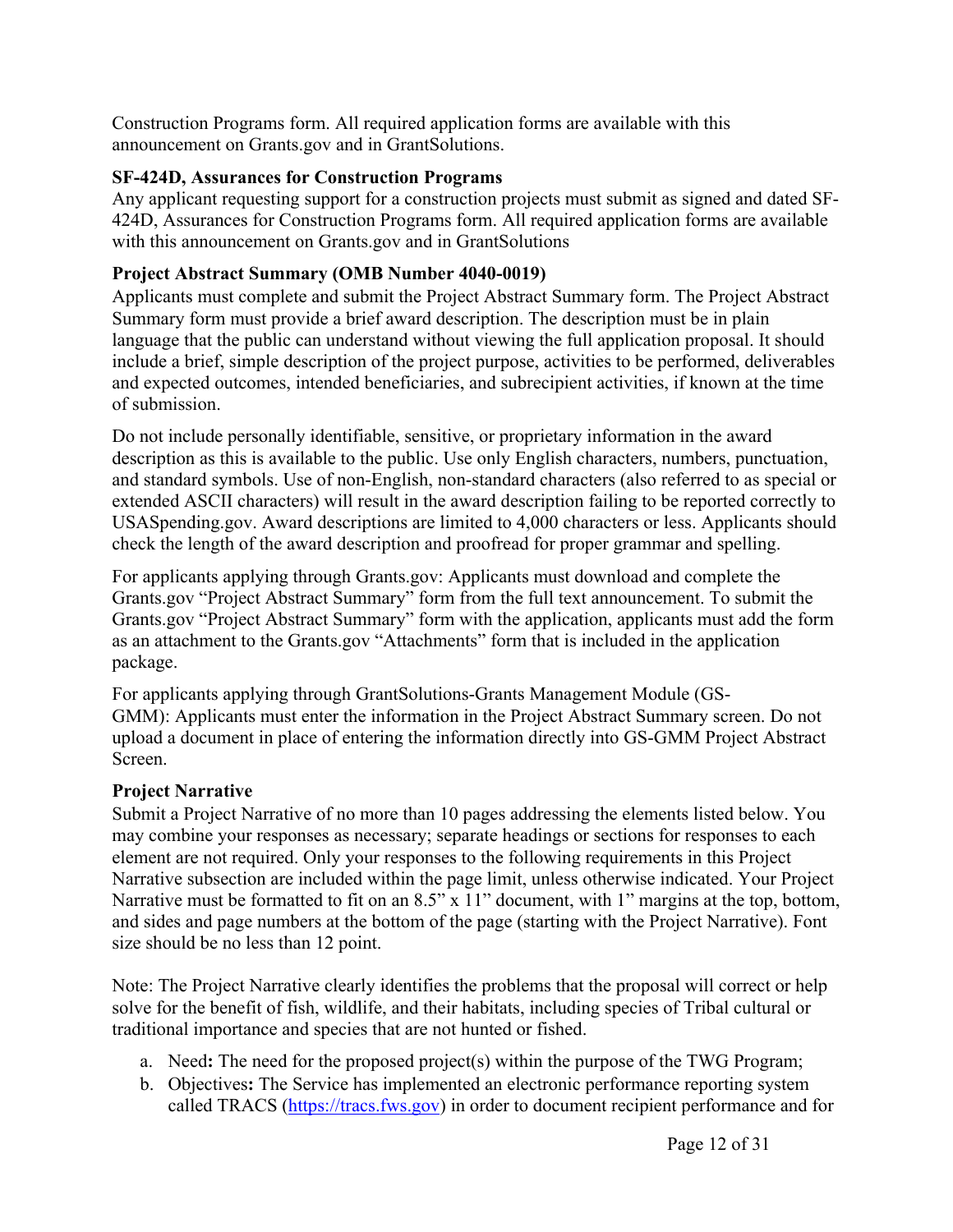reporting on national program accomplishments that deliver meaningful results consistent with the TWG Program's authorizing legislation. Within this system, the Service created Standard Objectives to standardize performance reporting and document national accomplishments that deliver results consistent with the TWG Program's authorizing legislation. Please note that Tribes are not required to use Standard Objectives, but you may wish to review the TRACS [Performance](https://wsfrtraining.fws.gov/mod/page/view.php?id=216&forceview=1) Matrix for examples of typical project objectivs used in other WSFR programs. We encourage you to work with your Tribal Liaison or WSFR Regional Office if you have questions about selecting and articulating objectives in your Project Narrative.

- c. Results**:** Expected results or benefits from accomplishing the objectives;
- d. Methodology**:** The methodology/approach or activities to be used in meeting the objectives, including specific procedures, methods, schedules, key personnel, and cooperators or partners;
- e. Monitoring Plan**:** A description of the monitoring activities and how the project results will be collected and assessed;
- f. If applicable, indicate the number of impacted acres and/or miles of stream or shore line;
- g. Environmental Compliance**:** A description of the activity in sufficient detail is needed so Service staff are able to evaluate compliance with the National Environmental Policy Act (NEPA), Section 7 of the ESA, and Section 106 of the National Historic Preservation Act (NHPA);
- h. Project Location: Maps or other geographic aids may be attached. Please include GPS Coordinates in decimal degrees, if available; and
- a. Partnership**:** Describe partnerships with other Tribes, organizations, or agencies.

#### **SF-424A, Budget Information for Non-Construction Programs**

Applicants must complete and submit the SF-424A Budget Information form for Non-Construction Programs or Projects. All required application forms are available with this announcement on Grants.gov or in GrantSolutions. Federal award recipients and subrecipients are subject to Federal award cost principles in Title 2 of the Code of Federal Regulations (CFR) part 200. Applicants must show funds requested from this Federal program separately from any other Federal sources of funding. In "Section A – Budget Summary" on the SF-424A form enter the funding requested from this Federal program in the first row. Identify any other Federal funding sources and amounts in the required Budget Narrative (see below).

You may omit the Budget Information form if you provide the same or more detailed budget information in another format.

# **SF-424C, Budget Information for Construction Program**

Applicants must submit the appropriate SF-424C Budget Information form for Construction Programs or Projects. All required application forms are available with this announcement on Grants.gov and in GrantSolutions. Federal award recipients and subrecipients are subject to Federal award cost principles in 2 CFR 200. Applicants must show funds requested from this Federal program separately from any other Federal sources of funding. Identify any other Federal funding sources and amounts in the required Budget Narrative (see below).

You may omit the Budget Information form if you provide the same or more detailed budget information in another format.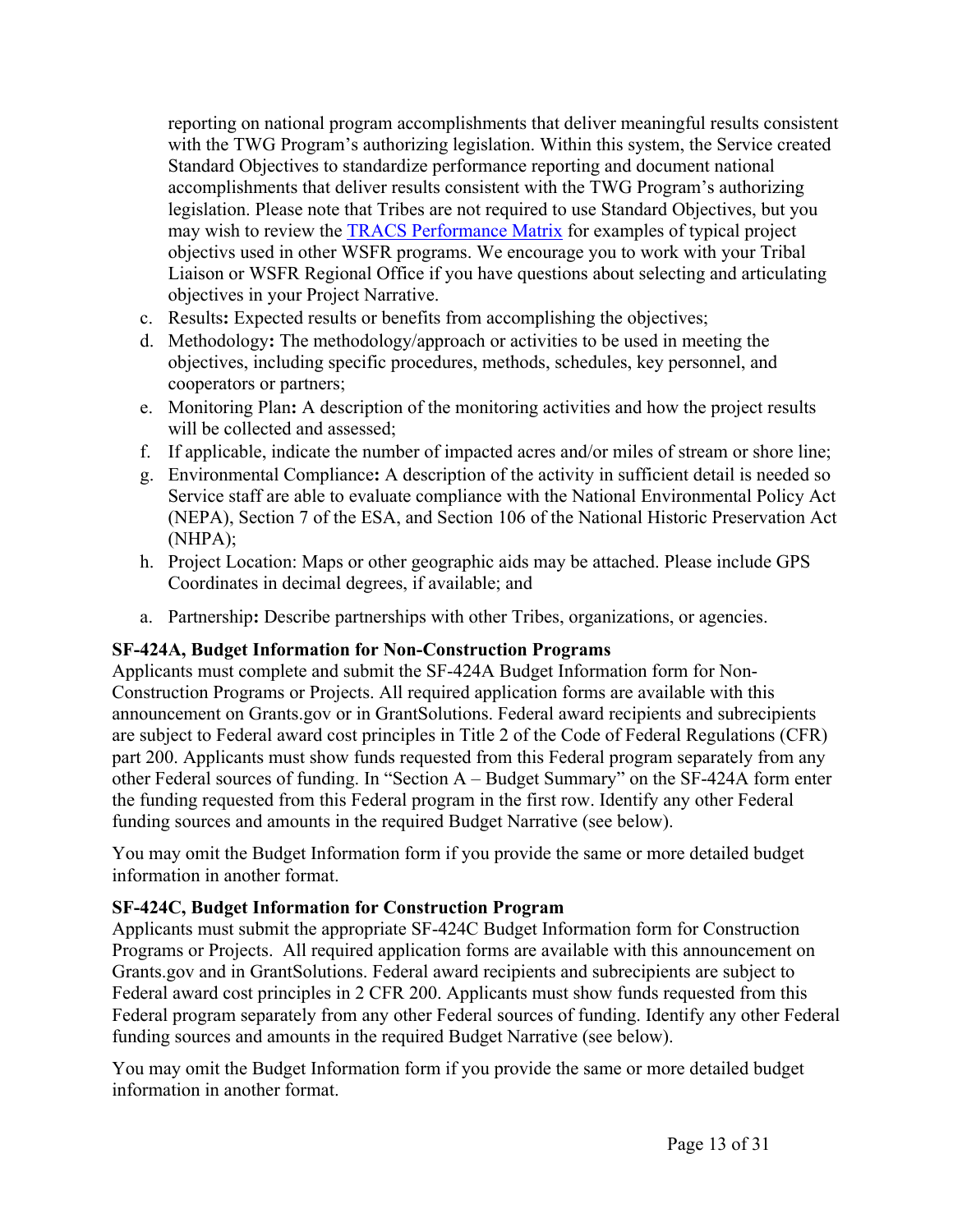#### **Budget Narrative**

Describe and justify requested budget items and costs. Detail how the SF-424 Budget Information, Object Class Category totals were determined. For personnel salary costs, include the baseline salary figures and the estimates of time. Describe any proposed item of cost that requires prior approval under the Federal cost principles, including any anticipated subawarding, transferring or contracting out of any work under the award. See 2 CFR [§200.407](https://www.ecfr.gov/current/title-2/subtitle-A/chapter-II/part-200/subpart-E/subject-group-ECFRea20080eff2ea53/section-200.407) for more information. If equipment purchased previously with Federal funds is available for the project, provide a list of that equipment and identify the Federal funding source. Identify any cash or inkind contributions that a partner or other entity will contribute to the project and describe how the contributions directly and substantively benefit completion of the project. For in-kind contributions, identify the source, the amount, and the valuation methodology used to determine the total value. See  $2 \text{ CFR } $200.306$  for more information.

Describe and justify requested budget items and costs. Detail how the SF-424 Budget Information, Object Class Category totals were determined. For personnel salary costs, include the baseline salary figures and the estimates of time. Describe any item of cost that requires prior approval under the Federal cost principles. See 2 CFR [200.407](about:blank) "Prior written approval (prior approval)" for more information. If equipment purchased previously with Federal funds is available for the project, provide a list of that equipment and identify the Federal funding source. Identify any cash or in-kind contributions that a partner or other entity will contribute to the project and describe how the contributions directly and substantively benefit completion of the project. For in-kind contributions, include the source, the amount, and the valuation methodology used to determine the total value. See 2 CFR 200.306 "Cost sharing or matching" for more information.

As applicable, also provide the following information in your Budget Narrative:

- 1. Estimate the amount of program income that the project is likely to generate, if any. Indicate the method of applying and disposing of it. For more information on program income, contact your WSFR Regional Office.
- 2. Describe the method for allocating costs in multipurpose projects and facilities. You must allocate costs in multipurpose projects based on the uses or benefits for each purpose that will result from the completed project or facility, and you must also describe the method used to allocate costs.
- 3. Identify any equipment, including any tangible personal property (includes information technology systems) having a useful life of more than one year and a per-unit acquisition cost which equals or exceeds the lesser of the capitalization level established by you or your subrecipient(s) for financial statement purposes, or \$5,000. You and your subrecipients must follow the requirements at 2 [CFR](https://www.ecfr.gov/cgi-bin/text-idx?SID=fad20236ec5ab44b8fe155679a71935d&mc=true&node=pt2.1.200&rgn=div5) 200 when acquiring equipment under an award, with emphasis on [200.313,](https://www.ecfr.gov/cgi-bin/text-idx?node=se2.1.200_1313&rgn=div8) [200.317](https://www.ecfr.gov/cgi-bin/text-idx?SID=fad20236ec5ab44b8fe155679a71935d&mc=true&node=pt2.1.200&rgn=div5#se2.1.200_1317) through [200.326](https://www.ecfr.gov/cgi-bin/text-idx?SID=fad20236ec5ab44b8fe155679a71935d&mc=true&node=pt2.1.200&rgn=div5#se2.1.200_1326), and [200.439.](https://www.ecfr.gov/cgi-bin/text-idx?SID=fad20236ec5ab44b8fe155679a71935d&mc=true&node=pt2.1.200&rgn=div5#se2.1.200_1439)
- 4. Propose a useful life for each capital improvement that costs at least \$25,000 to build, acquire, or install, and reference the method used to determine the useful life of a capital improvement with a value greater than \$100,000.
- 5. Contingency costs estimated using broadly-accepted cost estimating methodologies are allowable but must be separately identified in your budget; they must comply with Federal Cost Principles, they must be necessary and reasonable for proper and efficient accomplishment of project or program objectives, and they must be verifiable from your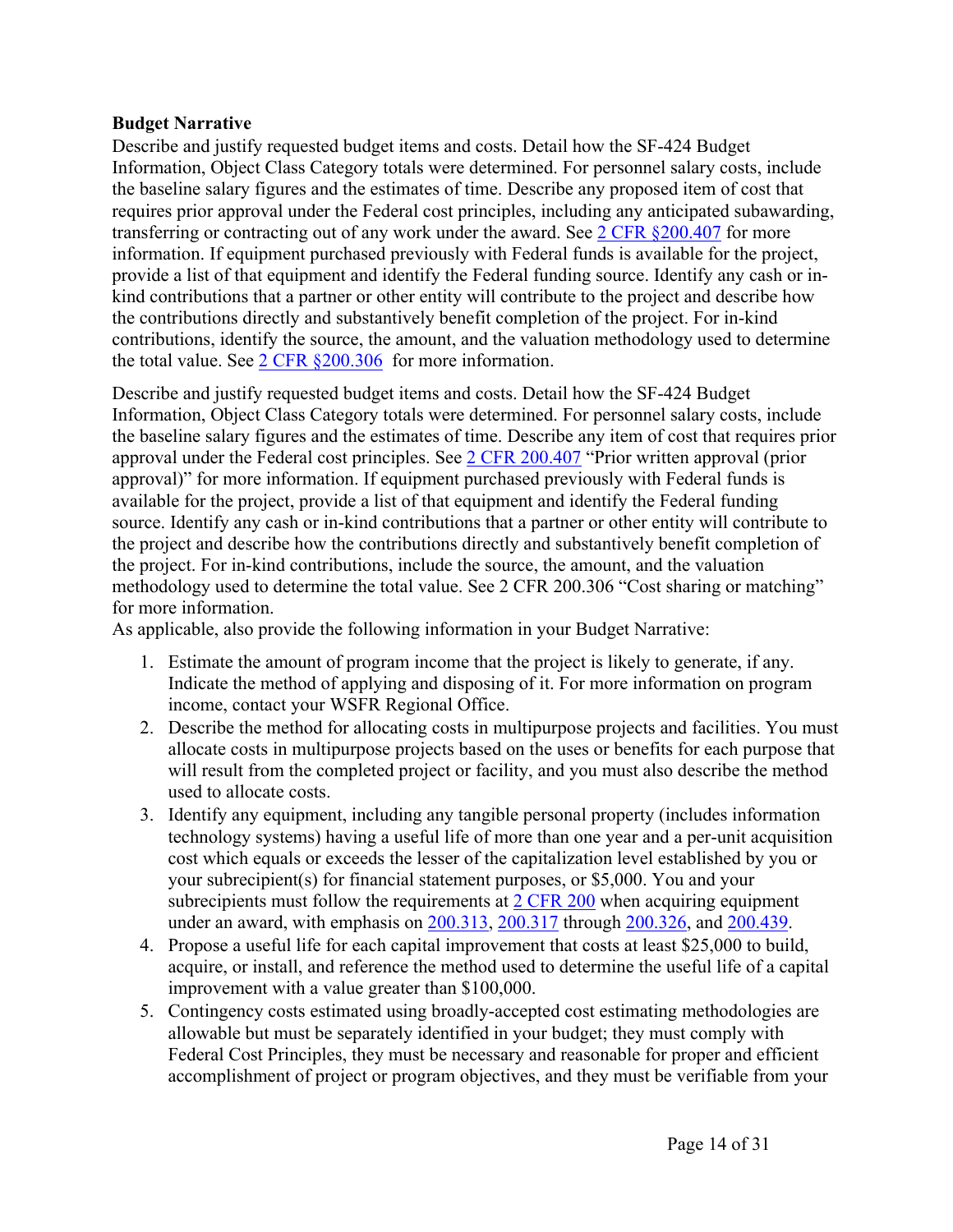financial records (2 CFR [200.433\)](https://www.ecfr.gov/cgi-bin/text-idx?node=se2.1.200_1433&rgn=div8). Explain how any contingency costs were calculated and why they are necessary to improve the precision of your budget estimates.

### **Conflict of Interest Disclosure**

Per the Financial Assistance Interior Regulation (FAIR), 2 [CFR](https://ecfr.federalregister.gov/current/title-2/subtitle-B/chapter-XIV/part-1402/subpart-B) [§1402.112](https://www.ecfr.gov/current/title-2/subtitle-B/chapter-XIV/part-1402/subpart-B/section-1402.112), applicants must state in their application if any actual or potential conflict of interest exists at the time of submission.

- a. *Applicability*.
	- 1. This section intends to ensure that non-Federal entities and their employees take appropriate steps to avoid conflicts of interest in their responsibilities under or with respect to Federal financial assistance agreements.
	- 2. In the procurement of supplies, equipment, construction, and services by recipients and by sub recipients, the conflict of interest provisions in [2](https://www.ecfr.gov/current/title-2/subtitle-A/chapter-II/part-200/subpart-D/subject-group-ECFR45ddd4419ad436d/section-200.318) [CFR§200.318](https://www.ecfr.gov/current/title-2/subtitle-A/chapter-II/part-200/subpart-D/subject-group-ECFR45ddd4419ad436d/section-200.318) apply.
- b. *Notification*.
	- 1. Non-Federal entities, including applicants for financial assistance awards, must disclose in writing any conflict of interest to the DOI awarding agency or pass- through entity in accordance with 2 CFR [§200.112.](https://www.ecfr.gov/current/title-2/subtitle-A/chapter-II/part-200/subpart-B/section-200.112)
	- 2. Recipients must establish internal controls that include, at a minimum, procedures to identify, disclose, and mitigate or eliminate identified conflicts of interest. The recipient is responsible for notifying the Financial Assistance Officer in writing of any conflicts of interest that may arise during the life of the award, including those that have been reported by sub recipients.
- c. *Restrictions on lobbying*. Non-Federal entities are strictly prohibited from using funds under a grant or cooperative agreement for lobbying activities and must provide the required certifications and disclosures pursuant to 43 [CFR](https://www.ecfr.gov/current/title-43/subtitle-A/part-18) §18 and [31](https://www.govinfo.gov/content/pkg/USCODE-2019-title31/pdf/USCODE-2019-title31-subtitleII-chap13-subchapIII-sec1352.pdf) USC [§1352](https://www.govinfo.gov/content/pkg/USCODE-2019-title31/pdf/USCODE-2019-title31-subtitleII-chap13-subchapIII-sec1352.pdf).
- d. *Review procedures*. The Financial Assistance Officer will examine each conflict of interest disclosure on the basis of its particular facts and the nature of the proposed grant or cooperative agreement, and will determine whether a significant potential conflict exists and, if it does, develop an appropriate means for resolving it.

Enforcement. Failure to resolve conflicts of interest in a manner that satisfies the government may be cause for termination of the award. Failure to make required disclosures may result in any of the remedies described in 2 CFR [§200.339](https://www.ecfr.gov/current/title-2/subtitle-A/chapter-II/part-200/subpart-D/subject-group-ECFR86b76dde0e1e9dc/section-200.339), Remedies for noncompliance, including suspension or debarment (see also 2 CFR [§180\)](https://www.ecfr.gov/current/title-2/subtitle-A/chapter-I/part-180).

# **Uniform Audit Reporting Statement**

All U.S. states, local governments, Indian tribes, institutions of higher education, and non- profit organizations expending \$750,000 USD or more in Federal award funds in the applicant's fiscal year must submit a Single Audit report for that year through the Federal Audit [Clearinghouse's](https://harvester.census.gov/facides/Account/Login.aspx) [Internet](https://harvester.census.gov/facides/Account/Login.aspx) Data Entry System, in accordance with 2 CFR 200 subpart F. U.S. state, local government, Indian tribes, institutions of higher education, and non- profit applicants must state if your organization was or was not required to submit a Single Audit report for the most recently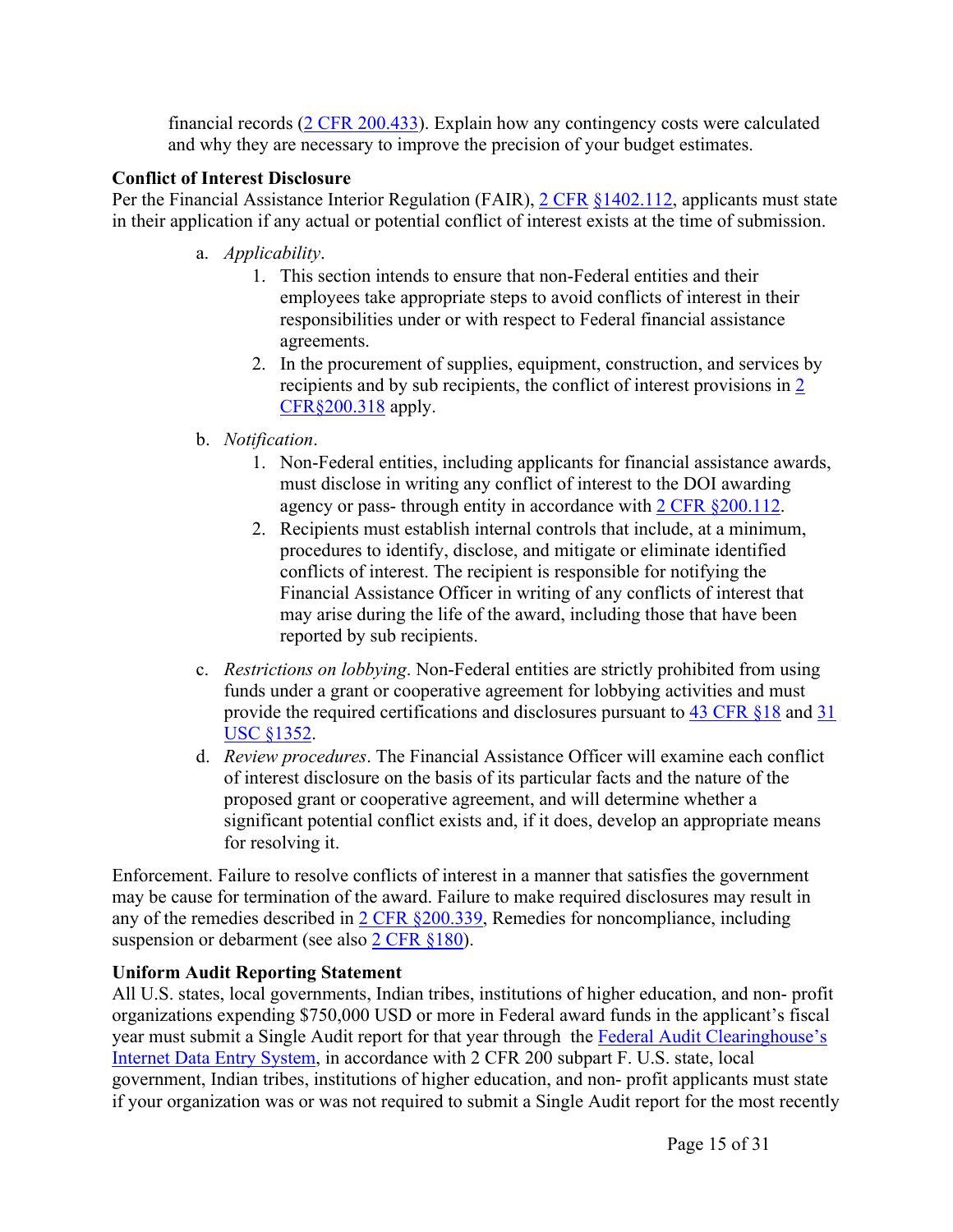closed fiscal year. If your organization was required to submit a Single Audit report for the most recently closed fiscal year, provide the EIN associated with that report and state if it is available through the Federal Audit [Clearinghouse](https://harvester.census.gov/facdissem/Main.aspx) website.

#### **Certification Regarding Lobbying**

Applicants requesting more than \$100,000 in Federal funding must certify to the statements in 43CFR Part 18, Appendix [A-Certification](https://www.ecfr.gov/current/title-43/subtitle-A/part-18) Regarding Lobbying. If this application requests more than \$100,000 in Federal funds, the Authorized Official's signature on the appropriate SF-424, Application for Federal Assistance form also represents the entity's certification of the statements in 43 CFR Part 18, [Appendix](https://www.ecfr.gov/current/title-43/subtitle-A/part-18) A.

# **Disclosure of Lobbying Activities**

Applicants and recipients must not use any federally appropriated funds (annually appropriated or continuing appropriations) or matching funds under a Federal award to pay any person for lobbying in connection with the award. Lobbying is influencing or attempting to influence an officer or employee of any U.S. agency, a Member of the U.S. Congress, an officer or employee of the U.S. Congress, or an employee of a Member of the U.S. Congress connection with the award. Applicants and recipients must complete and submit the SF-LLL, ["Disclosure](https://www.grants.gov/web/grants/forms/post-award-reporting-forms.html) [of](https://www.grants.gov/web/grants/forms/post-award-reporting-forms.html) Lobbying [Activities"](https://www.grants.gov/web/grants/forms/post-award-reporting-forms.html) form if the Federal share of the proposal or award is more than \$100,000 and the applicant or recipient has made or has agreed to make any payment using nonappropriated funds for lobbying in connection with the application or award. The SF-LLL form is available with this Funding Opportunity on Grants.gov. See 43 CFR, Subpart 18.100 for more information on when additional submission of this form is required.

# **Overlap or Duplication of Effort Statement**

Applicants must provide a statement indicating if there is any overlap between this Federal application and any other Federal application, or funded project, in regard to activities, costs, or time commitment of key personnel. If no such overlap or duplication exists, state, "There are no overlaps or duplication between this application and any of our other Federal applications or funded projects, including in regard to activities, costs, or time commitment of key personnel". If any such overlap exists, provide a complete description of overlaps or duplications between this proposal and any other federally funded project or application in regard to activities, costs, and time commitment of key personnel, as applicable. Provide a copy of any overlapping or duplicative proposal submitted to any other potential funding entity and identify when that proposal was submitted, to whom (entity name and program), and when you anticipate being notified of their funding decision. When overlap exists, your statement must end with "We understand that if at any time we receive funding from another source that is duplicative of the funding we are requesting from the U.S. Fish and Wildlife Service in this application, we will immediately notify the U.S. Fish and Wildlife Service point of contact identified in this Funding Opportunity in writing."

# <span id="page-16-0"></span>**D3. Unique Entity Identifier and System for Award Management (SAM)**

#### **Identifier and System for Award Management (SAM.gov) Registration:**

This requirement does not apply to individuals applying for funds as an individual (i.e., unrelated to any business or nonprofit organization you may own, operate, or work within), or any entity with an exception to bypass SAM.gov registration with prior approval from the funding bureau or office in accordance with bureau or office policy. All other applicants are required to register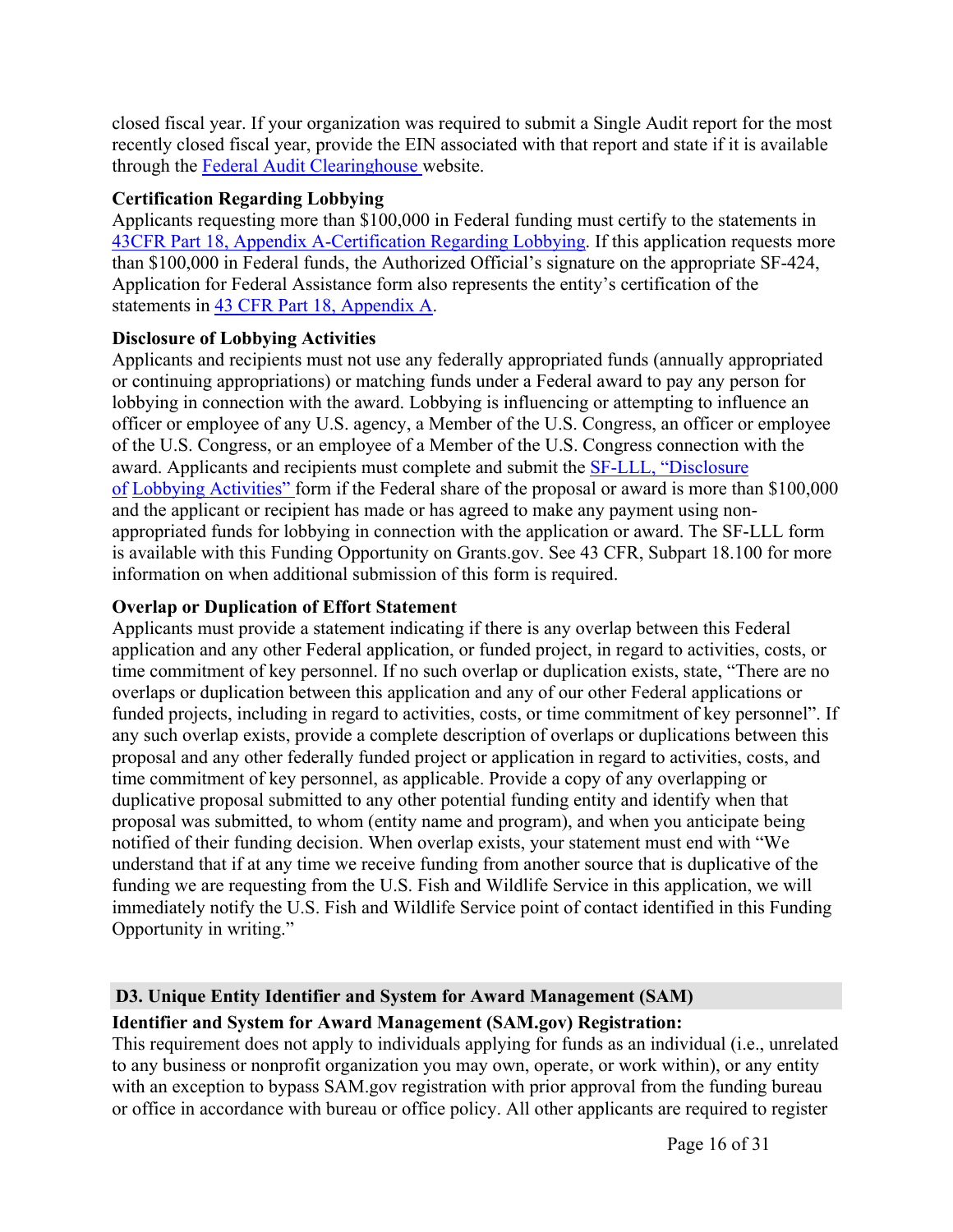in SAM.gov prior to submitting a Federal award application and obtain a [Unique](https://www.gsa.gov/about-us/organization/federal-acquisition-service/office-of-systems-management/integrated-award-environment-iae/iae-systems-information-kit/unique-entity-identifier-update) Entity [Identifier](https://www.gsa.gov/about-us/organization/federal-acquisition-service/office-of-systems-management/integrated-award-environment-iae/iae-systems-information-kit/unique-entity-identifier-update) (UEI) which will replace Data Universal Numbering System (DUNS) number from Dun & Bradstreet in April 2022. A Federal award may not be made to an applicant that has not completed the SAM.gov registration. If an applicant selected for funding has not completed their SAM.gov registration by the time the program is ready to make an award, the program may determine the applicant is not qualified to receive an award. Applicants registering in SAM.gov prior to April 2022 may still be required to obtain a DUNS number prior to completing the registration process within SAM.gov. Federal award recipients must also continue to maintain an active SAM.gov registration with current information through the life of their Federal award(s). See the "Submission Requirements" section of this document below for more information on SAM.gov registration. **There is no cost to register with Dun & Bradstreet or SAM.gov**. There are third-party vendors who will charge a fee in exchange for registering entities with Dun & Bradstreet and SAM.gov; **please be aware you can register and request help for free**.

#### **Obtain a DUNS Number**

In April 2022, the Federal Government will stop requiring DUNS numbers. At that point, entities doing business with the government will use the Unique Entity Identifier (UEI) created in SAM.gov in place of a DUNS number. A UEI will be assigned to entities upon registering with SAM.

If an entity is applying for federal financial assistance prior to April 2022, a DUNS number may still be required as part of the SAM registration process. A DUNS Number can be requested through the Dun & Bradstreet website. The official website address is <http://fedgov.dnb.com/webform>. For technical difficulties, go to [www.dnb.com/govtduns.](http://www.dnb.com/govtduns) Please ensure that you are able to receive emails from  $SAMHelp(@dhb.com)$ . The Grants.gov "Obtain a DUNS Number" webpage also provides detailed instructions. Once assigned a DUNS number, your organization must maintain up-to-date information with Dun & Bradstreet. Applicants must enter their DUNS number in the "Organizational DUNS" field on the SF-424, Application for Federal Assistance form (version 3).

#### **Register with the System for Award Management (SAM)**

Applicants can register on the [SAM.gov](http://www.sam.gov) website. The "Help" tab on the website contains User Guides and other information to assist you with registration. The Grants.gov "[Register](https://www.grants.gov/help/html/help/Register/RegisterWithSAM.htm) with [SAM](https://www.grants.gov/help/html/help/Register/RegisterWithSAM.htm)" page also provides detailed instructions. Applicants can contact the supporting Federal Service Desk for help registering in SAM. Once registered in SAM, entities must renew and revalidate their SAM registration at least once every 12 months from the date previously registered. Entities are strongly encouraged to revalidate their registration as often as needed to ensure their information is up to date and reflects changes that may have been made to the entity's IRS information. If applicable, foreign entities who want to receive payment directly to a U.S. bank account must enter and maintain valid, current banking information in SAM.

#### <span id="page-17-0"></span>**D4. Submission Dates and Times**

**Due Date for Applications** 06/24/2022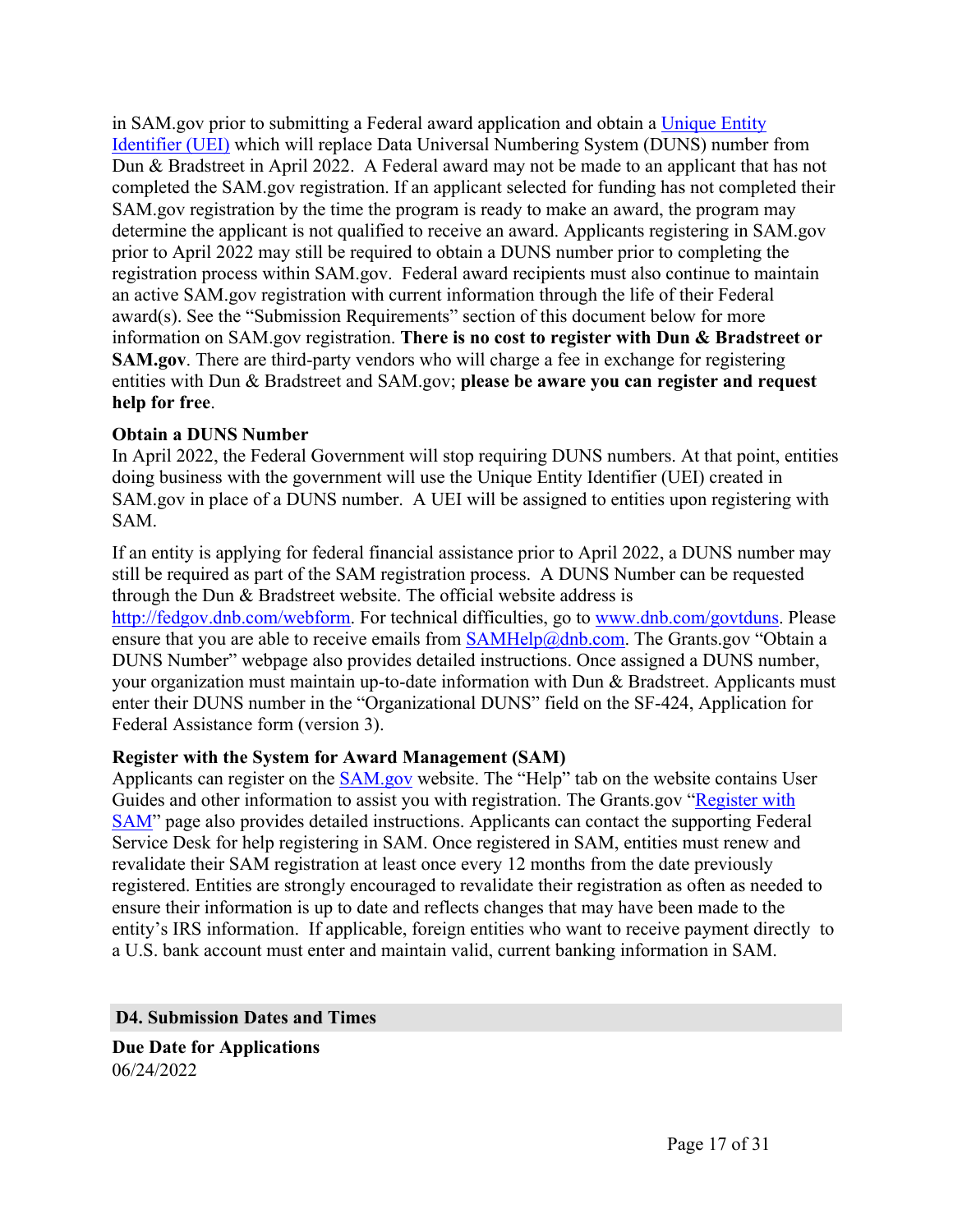Electronically submitted applications must be submitted no later than 11:59 p.m., ET, on the listed application due date.

#### **Application Due Date Explanation**

Electronically submitted applications in GrantSolutions or Grants.gov or applications emailed to your WSFR Regional Office must be submitted no later than 5:00 p.m. ET on the application due date. Mailed applications must be postmarked no later than the application due date.

#### <span id="page-18-0"></span>**D5. Intergovernmental Review**

An intergovernmental review may be required for applications submissions from a U.S. state or local government prior to submission. Applicants must contact their State's Single Point of Contact (SPOC) to comply with the state's process under [Executive](https://www.archives.gov/federal-register/codification/executive-order/12372.html) Order 12372. The State Single Point of Contact list is available on the OMB Office of Federal Financial [Management](https://www.whitehouse.gov/omb/management/office-federal-financial-management/) [website.](https://www.whitehouse.gov/omb/management/office-federal-financial-management/)

#### <span id="page-18-1"></span>**D6. Funding Restrictions**

#### **Indirect Costs: Individuals**

Individuals applying for and receiving funds separate from a business or non-profit organization they may operate are not eligible to charge indirect costs to their award. If you are an individual applying for funding, you must not include any indirect costs in your proposed budget.

#### **Indirect Costs: Organizations**

The Federal awarding agency that provides the largest amount of direct funding to your organization is your cognizant agency for indirect costs, unless otherwise assigned by the White House Office of Management and Budget (OMB). If the Department of the Interior (DOI) is your organization's cognizant agency, the Interior Business Center (IBC) will negotiate your indirect cost rate. Contact the IBC by phone 916-930-3803 or using the IBC Email [Submission](https://ibc.doi.gov/ICS/contact-us) [Form](https://ibc.doi.gov/ICS/contact-us). See the IBC [Website](https://ibc.doi.gov/ICS/icrna) for more information.

Organizations must have an active Federal award before they can submit an indirect cost rate proposal to their cognizant agency. Failure to establish an approved rate during the award period renders all costs otherwise allocable as indirect costs unallowable under the award. Recipients may not shift unallowable indirect costs to another Federal award unless specifically authorized to do so by legislation.

#### **Required Indirect Cost Statement to be submitted by Organization:**

**U.S. state or local government entities receiving more than \$35 million in direct Federal funding** must include the following statement in their application and attach a copy of their most recently negotiated rate agreement:

 We are a U.S. state or local government entity receiving more than \$35 million in direct Federal funding. We submit our indirect cost rate proposals to our cognizant agency. Our current indirect cost rate is [insert rate]. Attached is a copy of our most recently negotiated rate agreement/certification.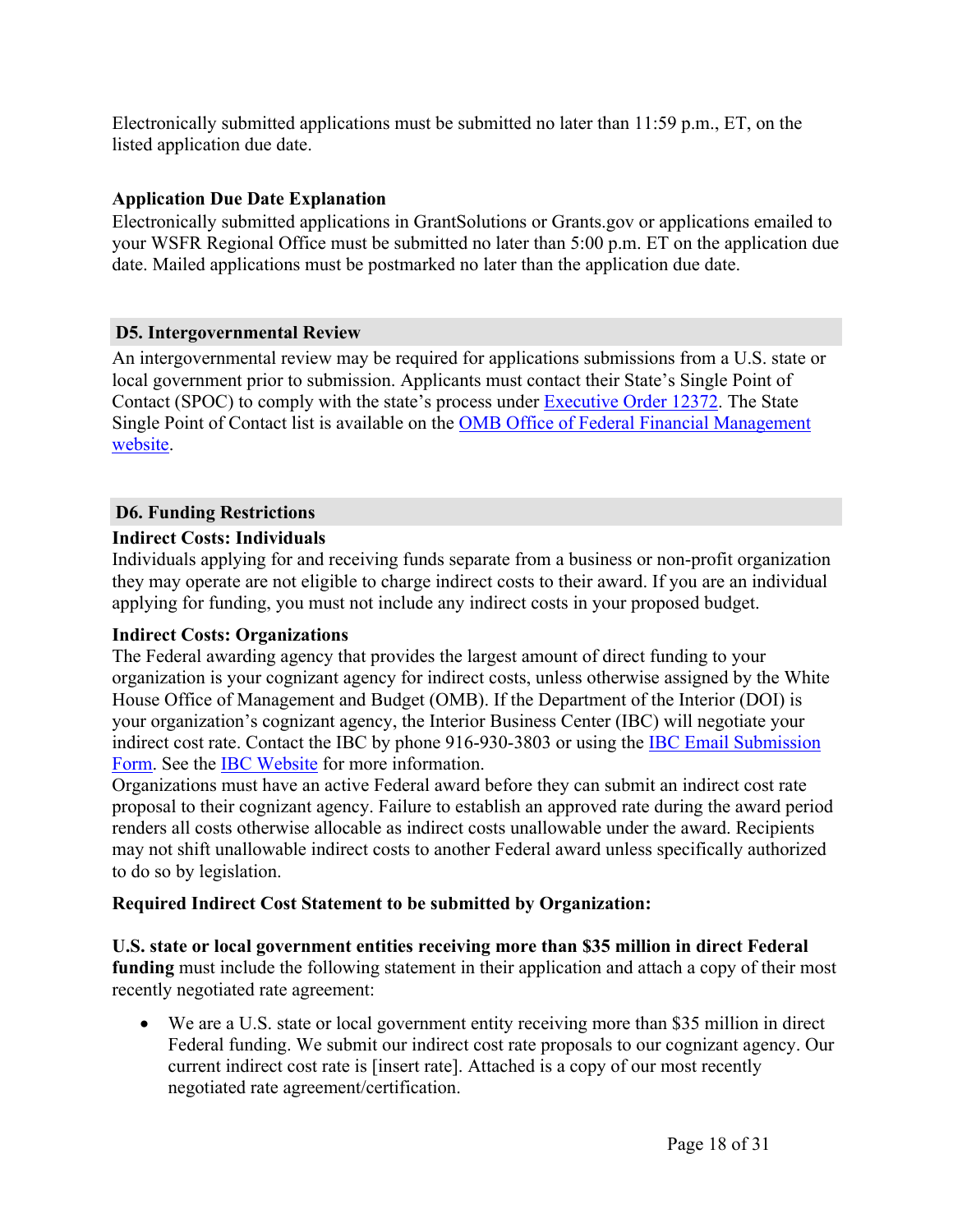**U.S. state or local government entities receiving \$35 million or less in direct Federal funding** must include the applicable statement from this list:

- We are a U.S. state or local government entity receiving \$35 million or less in direct Federal funding. We prepare and retain for audit an indirect cost rate proposal and documentation per 2 CFR 200, Appendix VII. Our current indirect cost rate is [insert rate], which is charged against [insert a complete description of the direct cost base used to distribute indirect costs to the award].
- We are a U.S. state or local government entity receiving \$35 million or less in direct Federal funding. We have not prepared an indirect cost rate proposal and documentation per 2 CFR §200, Appendix VII and elect to charge the de minimis rate of 10% of Modified Total Direct Costs as defined in 2 CFR §200.1. We understand we must use this methodology consistently for all Federal awards until we choose to establish a rate per 2 CFR §200. We understand we must notify the Service in writing if we establish a rate that changes the methodology used to charge indirect costs during the award period. We understand that additional Federal funds may not be available to support an unexpected increase in indirect costs during the project period and that such changes are subject to review, negotiation, and prior approval by the Service.

**All other organizations** must include the applicable statement from this list and any related documentation in their application. Please note, an organization with a current negotiated (including provisional) rate may not elect to charge the 10% de minimis rate of Modified Total Direct Costs during the period covered by their current negotiated rate.

- We are an organization with a current negotiated indirect cost rate. In the event we receive an award, we will charge indirect costs per our current negotiated rate agreement. Attached is a copy of our current rate agreement.
- We are an organization with a negotiated indirect cost rate that has expired. Attached is copy of our most recently negotiated rate agreement. If we receive an award, we will submit an indirect cost rate proposal to our cognizant agency within 90 calendar days after the award date. We understand we must provide the Service a copy of our approved rate agreement before charging indirect costs to the Federal award.
- We are an organization that has never negotiated an indirect cost rate with our cognizant agency. Our indirect cost rate is [insert rate], which is charged against [insert a complete description of the direct cost base used to distribute indirect costs to the award]. If we receive an award, we will submit an indirect cost rate proposal to our cognizant agency within 90 calendar days after the award date. We understand we must provide the Service a copy of our approved rate agreement before charging indirect costs to the Federal award.
- We are an organization that does not have a current negotiated (including provisional) rate. In the event an award is made, we elect to charge the de minimis rate of 10% of Modified Total Direct Costs as defined in 2 CFR §200.1. We understand we must use this methodology consistently for all Federal awards until such time as we negotiate a different rate with our cognizant agency. We understand that we must notify the Service in writing if during the award period we establish a rate that changes the methodology used to charge indirect costs to the award. We understand that additional Federal funds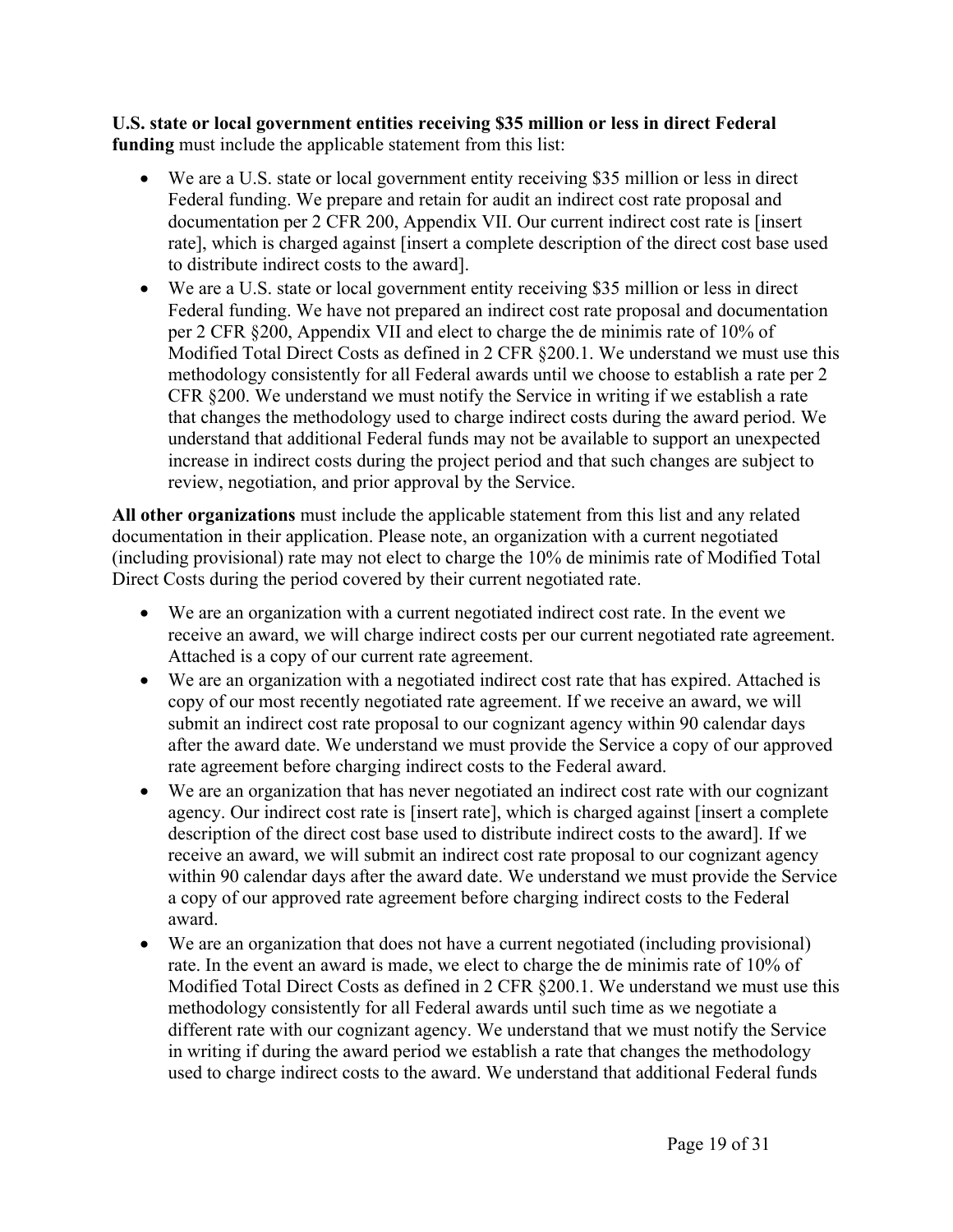may not be available to support an unexpected increase in indirect costs and that such changes are subject to review, negotiation, and prior approval by the Service.

- We are an organization submitting a [insert either "Cooperative Fish and Wildlife Research Unit Program" or "Cooperative Ecosystem Studies Unit Network"] project proposal, which has an indirect cost rate cap of [insert rate; CRU is currently 15%; CESU is currently 17.5%]. In the event we receive an award, we understand that if we have a current negotiated (including provisional) rate we must charge the program's capped indirect cost rate to the same base identified in our approved indirect cost rate agreement, per 2 CFR §1402.414. If we do not have current negotiated (including provisional) rate, we understand we must charge the capped indirect cost rate against Modified Total Direct Costs (MTDC) as defined in 2 CFR §200.1.
- We are an organization that will charge all costs directly.
- a. Under certain conditions, TWG Program funds may be used to fund public education and law enforcement activities. In order for an education or law enforcement objective to be eligible for TWG Program funding, these activities must constitute a minor portion of a project, and must be critical to the project's success. "Minor" is considered no more than 10 percent of Federal TWG Program funds requested.
- b. TWG Program funds may be used to conduct environmental reviews, habitat evaluations, permit reviews related to Section 404 of the Clean Water Act, and other environmental compliance activities only when they are directly related to the proposed project and are indicated in the application.
- c. Generally, only expenses incurred and budgeted during the grant period are reimbursable. The grant period begins with the effective date established at the time the grant is approved. However, a Tribe may request reimbursement of pre-award costs for certain necessary expenses detailed in the application. Pre-award costs are those incurred prior to the effective date of the award where such costs are necessary to comply with the proposed delivery schedule or period of performance. Such costs are allowable only if the grant is awarded and only to the extent that they would have been allowable if incurred after the date of the award and only with the written approval of the Service (see 2 [CFR](https://www.ecfr.gov/current/title-2/section-200.458) [200.458](https://www.ecfr.gov/current/title-2/section-200.458)).
- d. TWG Program funds cannot be used to conduct activities to comply with a Biological Opinion or for mitigating fish or wildlife habitat losses, where the obligation to mitigate is incurred by the Service, another Federal agency, Tribe, State agency, or private entity, nor may the value of property purchased be used for similar purposes, with only one exception. Only activities to mitigate or compensate for TWG Program-funded activities, or that are necessary to secure permits or approval of those activities, are allowable. Contact your WSFR Regional Office if you have specific questions related to eligibility of mitigation-related costs. TWG Program funds can be used to implement conservation recommendations.
- e. Projects may be proposed on lands other than those that are held in Tribal trust status. For projects that propose to conduct work off of trust lands, the Service requires assurance that, if awarded, the recipient has permission to conduct the activities proposed through a contract with the landowner. A contract would not be required where a Tribe retains treaty rights so long as the proposed activities are pursuant to those treaty rights.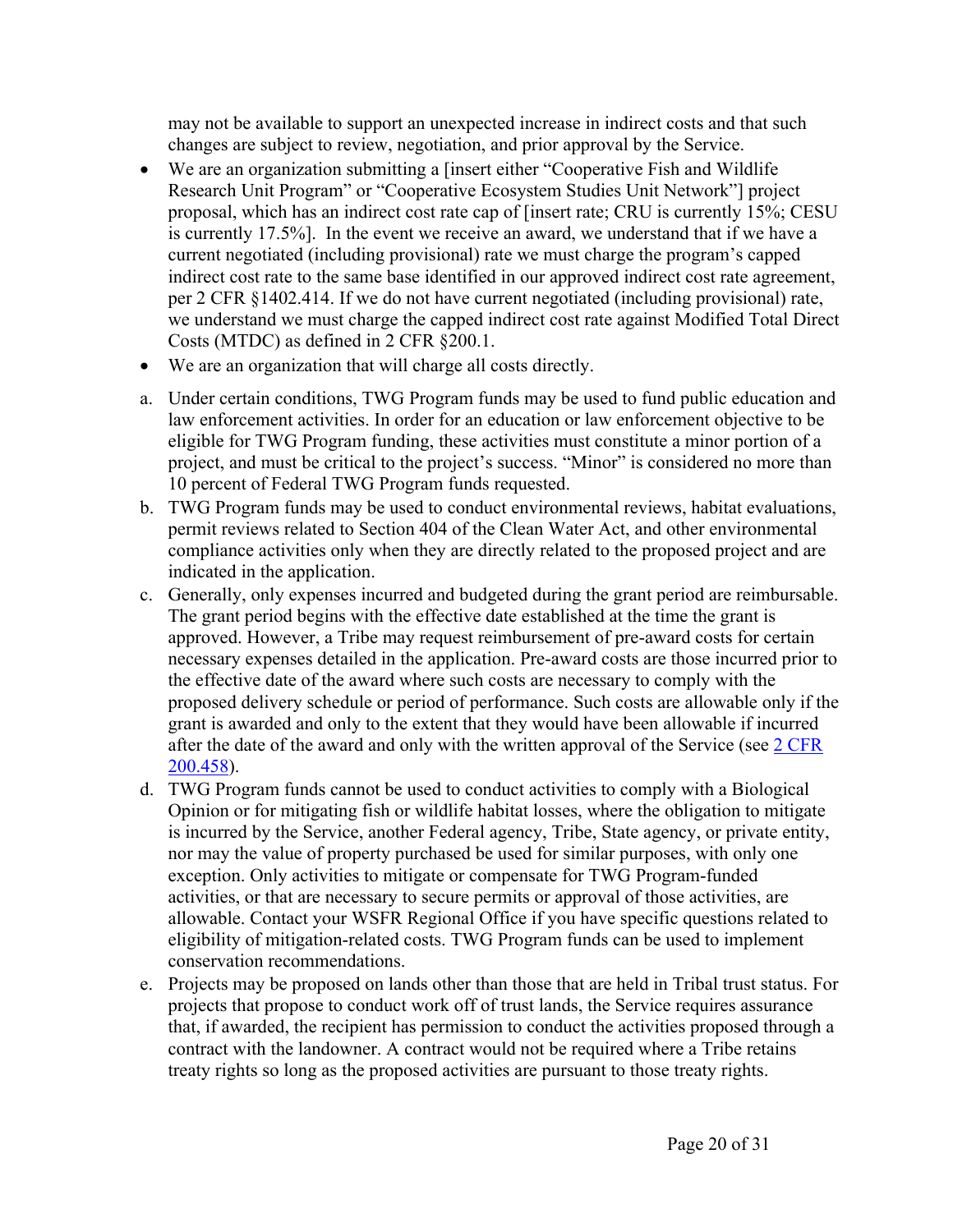- f. Projects that include partnerships may score higher in the ranking process. Any partners providing support (i.e., technical, outreach, data sharing) must be listed in the proposal with a letter of support and/or commitment from each.
- g. Proposals should be written for the shortest duration needed to accomplish project objectives. Grant performance periods may be extended if necessary. A project application that is a part of a longer-term initiative will be considered but the objectives, benefits, and tasks of the proposed project must stand on their own merits, as there are no assurances that additional funding will be awarded in future years for associated or complementary projects.
- h. TWG Program funds may not be used for acquisition of real property or conservation easements.

# <span id="page-21-0"></span>**D7. Other Submission Requirements**

The Service requests applicants to apply electronically using GrantSolutions. To apply electronically the Applicant Organization and Organization Officials must be established in GrantSolutions. If your Organization and/or Organization Officials do not currently exist in GrantSolutions follow the instructions below.

# New Organization Request

Send an email requesting a new organization to be with the following information to [help@grantsolutions.gov:](mailto:help@grantsolutions.gov)

- Organization/Individual Name
- POC first and last name
- POC email
- POC phone number
- Organization Type
- DUNS  $#$  (unless exempt)
- EIN (Applicants that are INDIVIDUALS SHOULD NOT include their social security number)
- Address

If your Organization is new or you do not have the appropriate officials in GrantSolutions you must also establish an individual account for each of the Organization Officials and assign the appropriate role. At a minimum the Authorizing Official and Principal Investigator/Program Director roles must be assigned. Individual Organization Official accounts may be requested by completing the [Recipient](https://www.grantsolutions.gov/home/getting-started-request-a-user-account/) User Account Request Form and emailing the completed form to at [help@grantsolutions.gov](mailto:help@grantsolutions.gov).

If your organization already exists in GrantSolutions please verify that the correct Organization Officials have an individual GrantSolutions account.

If your Organization and Organization Officials already exists in GrantSolutions, please login using your existing username and password. If you do not remember your account information, please contact the GrantSolutions Help Desk at (866) 577-0771 or by email at [help@grantsolutions.gov](mailto:help@grantsolutions.gov)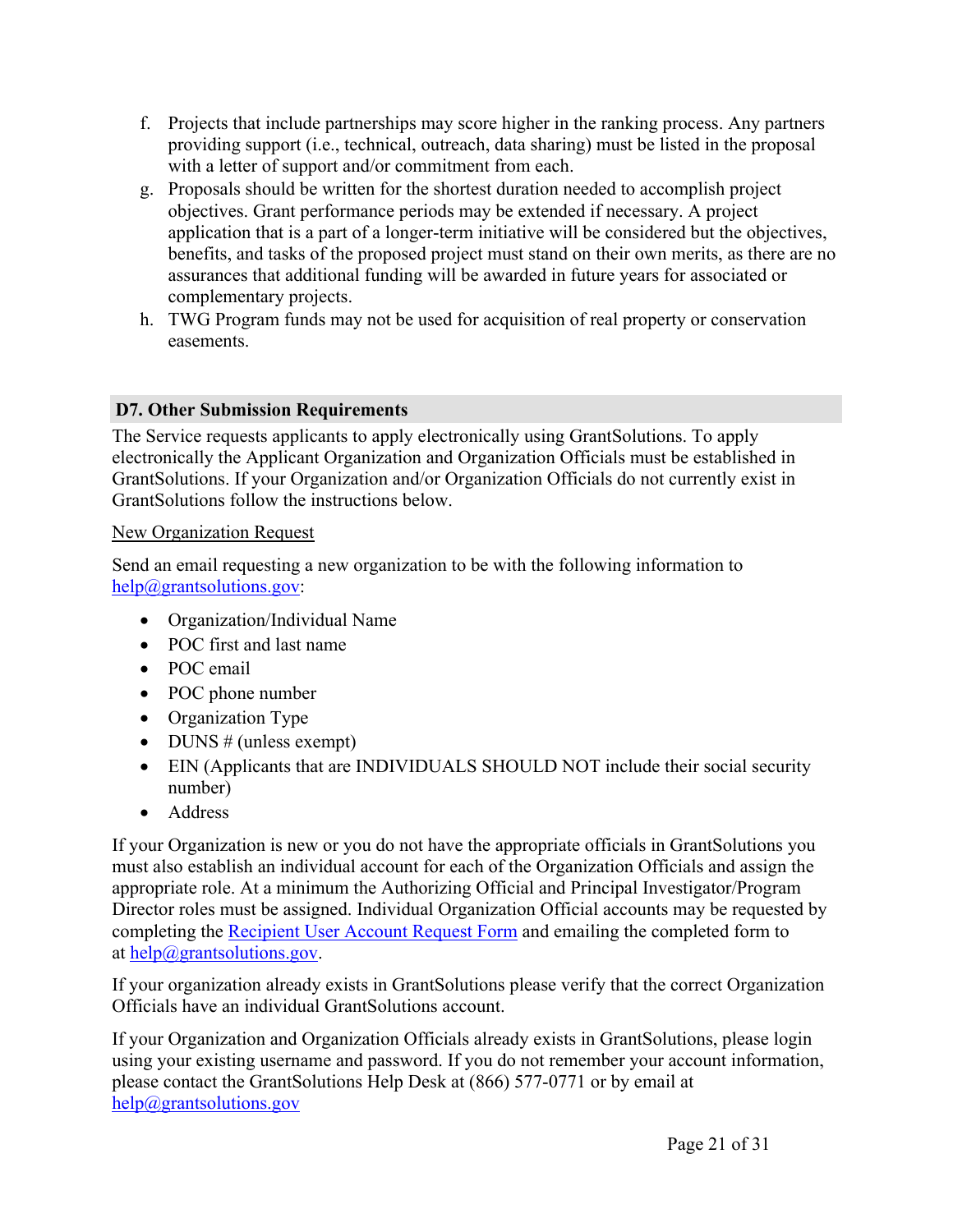For more information on how to apply please see [GrantSolutions](https://www.grantsolutions.gov/support/fedUsers.html) Help for instructions and videos.

Please contact GrantSolutions Help Desk if you have any questions regarding your account or GrantSolution issues at (866) 577-0771 or by email at  $\frac{help@grantsolutions.gov}$  $\frac{help@grantsolutions.gov}$  $\frac{help@grantsolutions.gov}$ 

Submit your complete application(s) electronically through GrantSolutions, Grants.gov, or via mail or email to the address associated with your location (See Section A2).

In accepting Federal funds, you must comply with all applicable Federal laws, regulations, and policies. If we select your application for award, you must provide evidence of compliance with the NEPA, ESA, NHPA, and any other applicable Federal laws or regulations as part of the postselection approval process.

#### <span id="page-22-1"></span><span id="page-22-0"></span>**E. Application Review Information E1. Criteria**

#### **Resource Benefit Maximum Points:** 30

What are the expected benefits to Tribal fish and wildlife and their habitats, including species of cultural or traditional importance and species that are not hunted or fished if this program is successfully completed?

- a. Extent to which the project will reduce or restore losses to fish, wildlife, and plant species or their habitats.
- b. Extent to which the project will carry out research or monitoring needed to restore or manage fish, wildlife, and plant species or their habitats.
- c. Extent to which the project addresses a fish and wildlife resources priority identified by a Tribe or other entity in management or recovery plans.
- d. Duration for which the project protects or manages a fish and wildlife resource priority.

#### **Performance Measures Maximum Points:** 18

To what extent does the proposal identify obtainable and quantifiable performance measures and a means to monitor, evaluate, and report on these measures compared to an initial baseline? The measures should be specific, clear, and provide demonstrable benefits to the target species.

- a. Extent to which the project produces measurable results for habitats and/or species.
- b. Extent to which the project identifies a baseline and identifies anticipated measurable post-project accomplishments.
- c. Extent to which the project implements high priority items and is part of a comprehensive management approach.

#### **Work Plan Maximum Points:** 10

# Are the program activities and objectives well-designed and achievable?

a. Extent to which the project tasks and work products are clearly established and support Tribal goals/objectives.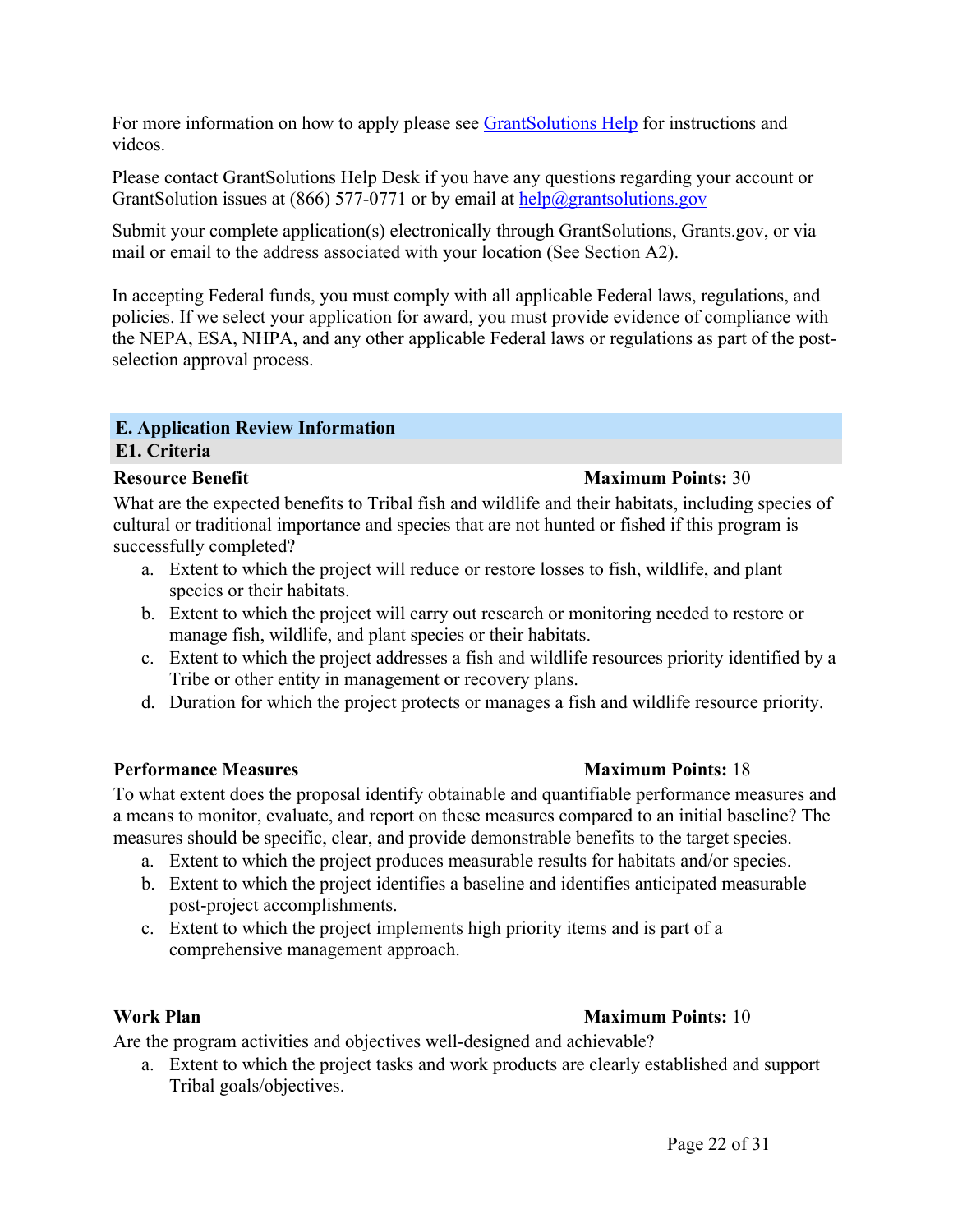- b. Extent to which the project schedule is achievable.
- c. Extent to which the proposal clearly defines and establishes accountability of the applicant.

# **Budget Maximum Points:** 10

Are all major budget items justified in relation to the program objectives and clearly explained in the narrative description?

- a. Extent to which all parts of the Budget Narrative and Budget Tables are clear, concise, and complete.
- b. Extent to which the Budget Narrative and associated Budget Table(s) accurately reflect all costs.

# **Capacity Building Maximum Points:** 20

To what extent does the program increase the grantee's capacity to provide for the benefit of wildlife and their habitat?

- a. Extent to which the project contributes to Tribal self-sufficiency in fish and wildlife resource management.
- b. Extent to which the project results in the creation or improvement of Tribal wildlife ordinances and/or enforcement**.**
- c. Extent to which the project improves fish and wildlife management capabilities through infrastructure development and training.

# **Outreach, Partnership, and Data Sharing Maximum Points:** 12

To what extent does the applicant display commitment to the project through outreach, partnerships and data sharing?

- a. Extent to which the project clearly demonstrates outreach actions within the proposal.
- b. Extent to which the project involves partnerships with other Tribes, organizations, or agencies.
- c. Extent to which the project builds data or information in a format that is sharable with other data systems, Tribes, organizations, or agencies.

# **Maximum Points:** 100

# <span id="page-23-0"></span>**E2. Review and Selection Process**

Prior to award, the program will review any applicant statement regarding potential overlap or duplication between the project to be funded and any other funded or proposed project in terms of activities, funding, or time commitment of key personnel. Depending on the circumstances, the program may request modification to the application, other pending applications, or an active award, as needed to eliminate any duplication of effort, or the FWS may choose not to fund the selected project.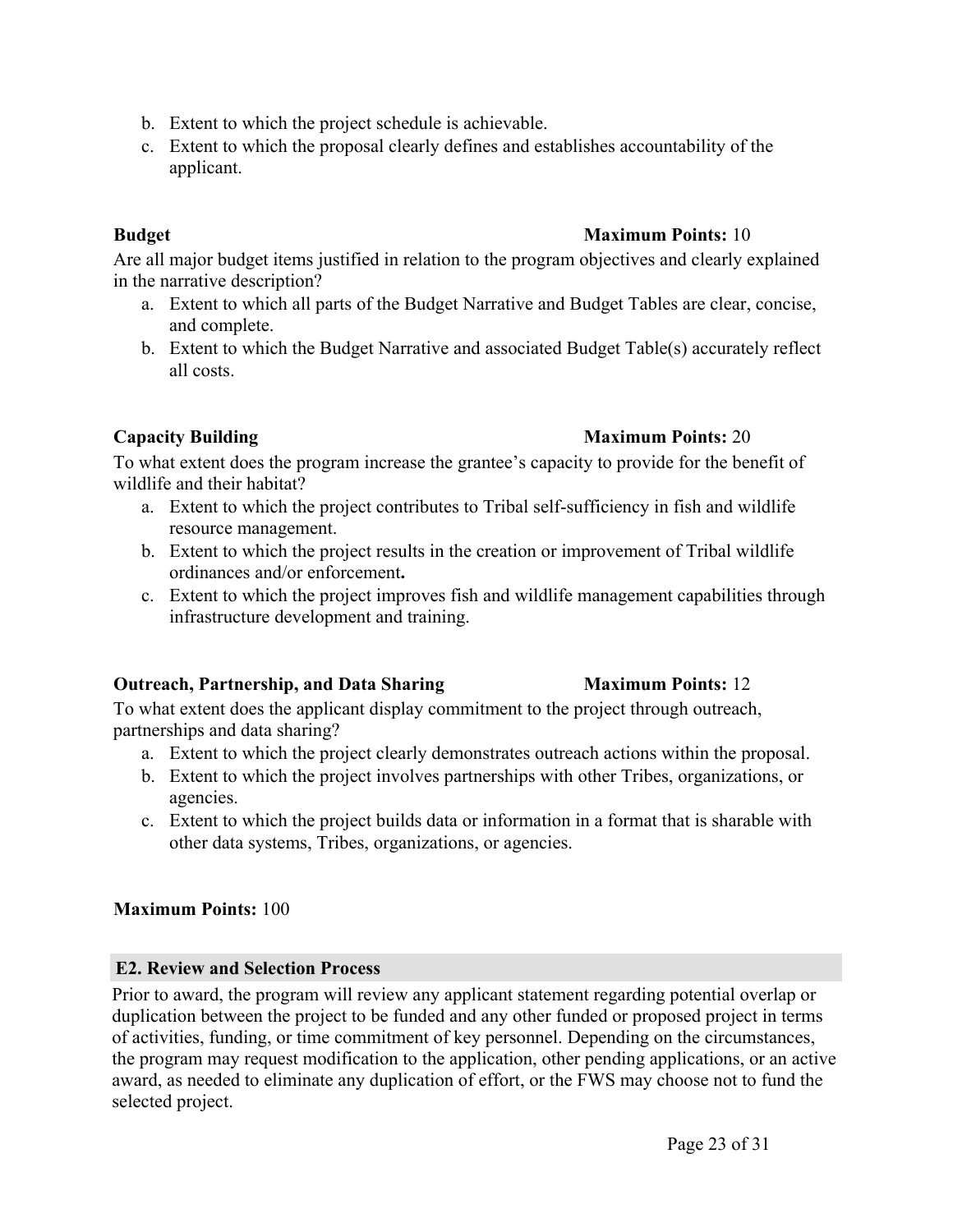The program may not make a Federal award to an applicant that has not completed the SAM.gov registration. If an applicant selected for funding has not completed their SAM.gov registration by the time the Bureau is ready to make an award, the program may determine that the applicant is not qualified to receive an award. The program can use that determination as a basis for making an award to another applicant.

Prior to award, the program will evaluate the risk posed by applicants as required in 2 [CFR](https://www.ecfr.gov/current/title-2/subtitle-A/chapter-II/part-200/subpart-C/section-200.206) [§200.206](https://www.ecfr.gov/current/title-2/subtitle-A/chapter-II/part-200/subpart-C/section-200.206). Programs document applicant risk evaluations using the Bureau's ["Financial](https://www.fws.gov/grants/pdfs/FWS3-2462RiskAssessmentWeb_12-31-2020.pdf) Assistance Recipient Risk [Assessment"](https://www.fws.gov/grants/pdfs/FWS3-2462RiskAssessmentWeb_12-31-2020.pdf) form. Prior to approving awards for Federal funding in excess of the simplified acquisition threshold (currently \$250,000), the Bureau is required to review and consider any information about or from the applicant found in the Federal Awardee Performance and Integrity Information System. The Bureau will consider this information when completing the risk review. The Bureau uses the results of the risk evaluation to establish monitoring plans, recipient reporting frequency requirements, and to determine if one or more of the specific award conditions in 2 CFR [§200.208](https://www.ecfr.gov/current/title-2/subtitle-A/chapter-II/part-200/subpart-C/section-200.208) should be applied to the award.

Prior to award, the program will review any applicant statement regarding potential overlap or duplication between the project to be funded and any other funded or proposed project in terms of activities, funding, or time commitment of key personnel. Depending on the circumstances, the program may request modification to the application, other pending applications, or an active award, as needed to eliminate any duplication of effort, or the Bureau may choose not to fund the selected project.

The program may not make a Federal award to an applicant that has not completed the SAM.gov registration. If an applicant selected for funding has not completed their SAM.gov registration by the time the Bureau is ready to make an award, the program may determine that the applicant is not qualified to receive an award. The program can use that determination as a basis for making an award to another applicant.

Prior to award, the program will evaluate the risk posed by applicants as required in 2 CFR 200.205. Programs document applicant risk evaluations using the Bureau's "Financial Assistance Recipient Risk Assessment" form. Prior to approving awards for Federal funding in excess of the simplified acquisition threshold (currently \$250,000), the Bureau is required to review and consider any information about or from the applicant found in the Federal Awardee Performance and Integrity Information System. The Bureau will consider this information when completing the risk review. The Bureau uses the results of the risk evaluation to establish monitoring plans, recipient reporting frequency requirements, and to determine if one or more of the specific award conditions in 2 CFR 200.207 should be applied to the award.

#### **Receiving Applications**

TWG Program grant applications are either submitted by mail or email to the appropriate regional contact, or submitted electronically through GrantSolutions or Grants.gov. Upon receipt, proposals will be date-stamped and delivered to the appropriate regional Native American Liaison or WSFR TWG Program specialist. Applications must be postmarked on or before the closing date for acceptance as identified in this announcement. No facsimile copies of the proposal application will be processed or accepted.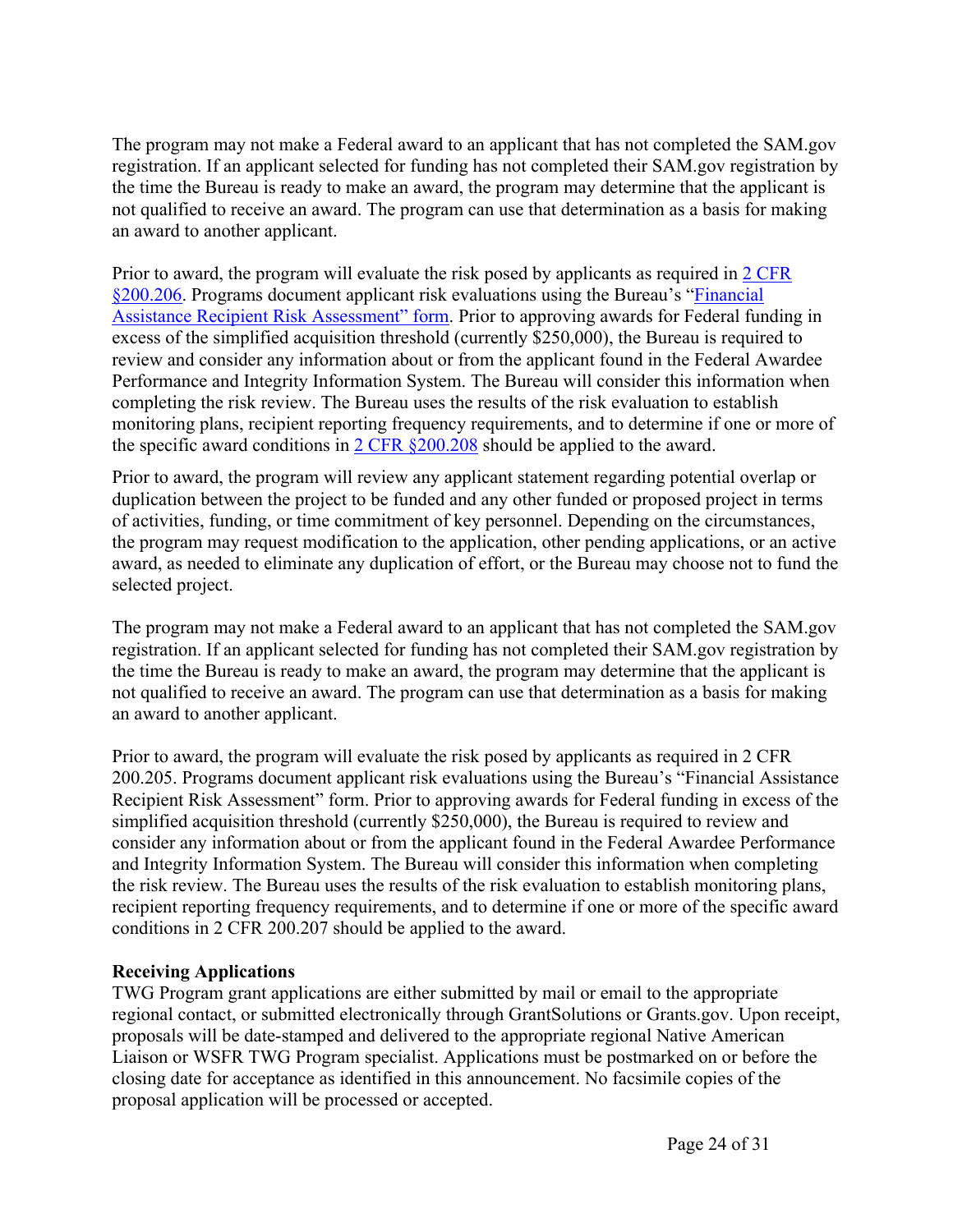#### **Screening and Accepting a Proposal for Consideration**

Prior to accepting an application for consideration, the regional Native American Liaison or WSFR TWG Program specialist will determine if it is complete and meets the requirements of the authorizing legislation. We will ensure the application is complete and addresses the information in the Application Checklist above. If an application package is incomplete, the regional Native American Liaison or WSFR TWG Program specialist may inform an applicant of any required information that is missing so that the applicant may provide the missing information by the closing date or resubmit for the next funding opportunity. The regional Native American Liaison or WSFR TWG Program specialist determines whether the applicant Tribe is in compliance on previously awarded grants. Tribes not in compliance with existing grants may be ineligible to apply for new grants.

#### **Multiple Applications**

Tribes may submit multiple applications under the TWG Program. However, no single Tribe may be funded for multiple projects within a given fiscal year that exceed the maximum annually allowable amount of \$200,000. If multiple applications exceed this amount, the highest scoring will be accepted and the other(s) will be ruled ineligible.

#### **Rejecting an Application**

Applications that do not meet all eligibility requirements may be rejected and applicants will be notified by the regional Native American Liaison or WSFR TWG Program contact in a letter that explains why the proposal was rejected. The regional Native American Liaison or TWG Program specialist will retain copies of all submitted proposals in their respective Regional Office.

#### **Regional Review Team**

The regional Native American Liaison or WSFR TWG Program specialist will prepare copies of the applications that pass the screening process and are recommended for evaluation for use by the Regional Review Team (Team). The regional Native American Liaison or WSFR TWG Program specialist will coordinate activities of the Team, but will not score applications at the Regional level. Applications will be scored independently by Team members according to the established criteria values published in this announcement. Individuals evaluating each proposal will sign and date the completed Scoring Sheet and return it to the Native American Liaison.

#### **Regional Ranking**

After all applications have been evaluated, the regional Native American Liaison or WSFR TWG Program specialist will ensure that all applications and scores are accurately entered into an Excel database. All Scoring Sheets will be collected by the regional Native American Liaison or WSFR TWG Program specialist and saved as part of the administrative record.

The regional Native American Liaison or WSFR TWG Program specialist will average the scores for each application to develop regionally ranked TWG Program project lists, with the highest average score being number one, the second highest number two, etc. The Regional ranking lists must be approved by the Team. In order to close out all scoring committee activities, the regional Native American Liaison or WSFR TWG Program specialist is encouraged to convene their scoring committees (in person or by conference call) to review and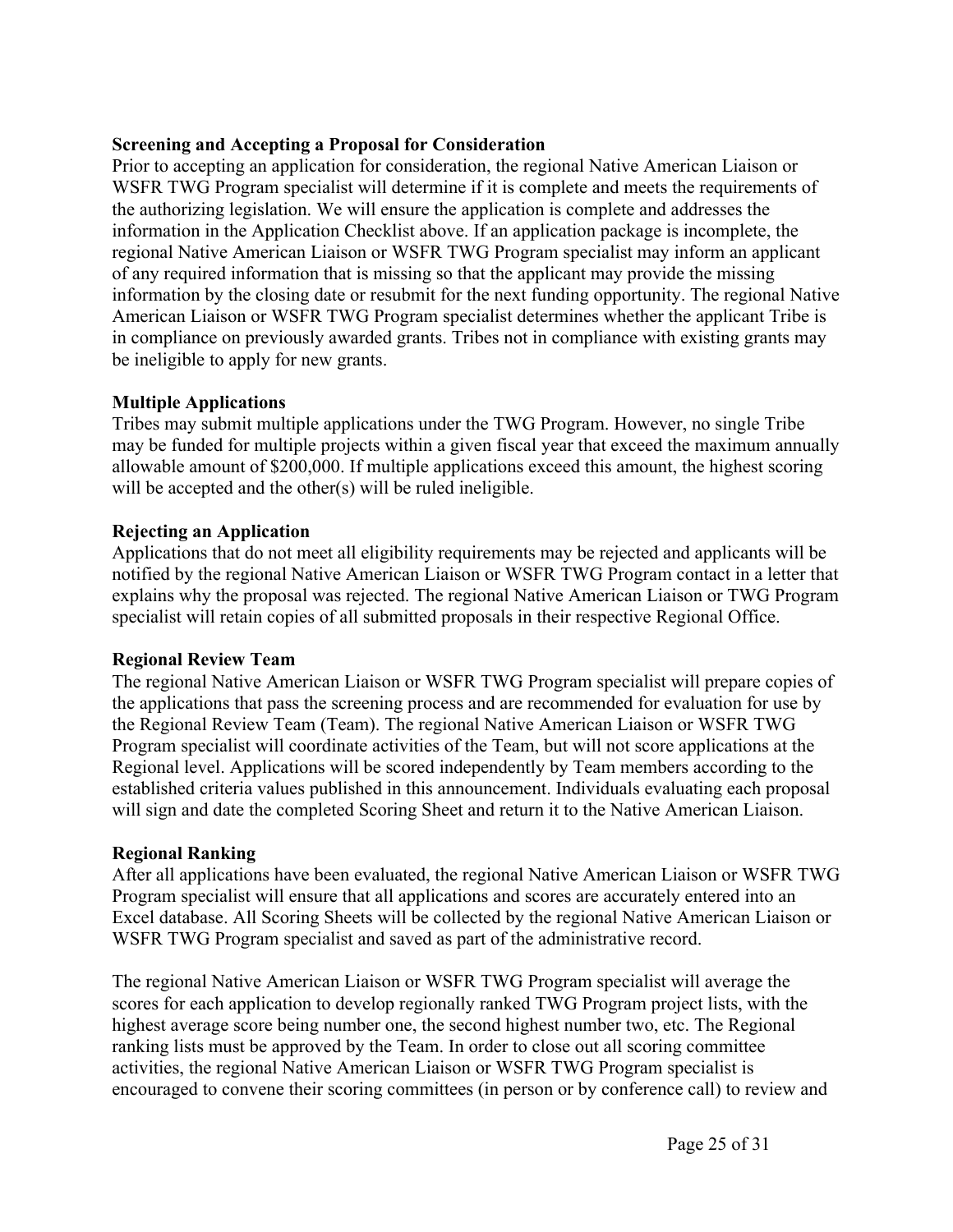discuss the final regional ranking before the list is submitted to their respective Regional Director for approval.

#### **Tie Breakers**

If two proposals have the same score, the regional Native American Liaison or WSFR TWG Program specialist will determine priority based on the average scores of individual criteria. The Resource Benefit criterion is used first to break ties. If the Resource Benefit scores are the same, the tie breaker process moves to the Capacity Building criterion and then the Performance Measures criterion.

#### **First Tier Proposals**

First tier proposals bypass the national scoring process and are automatically placed on the list of recommended proposals submitted to the Service Director. The two highest scoring TWG Program applications are considered First Tier proposals at the Regional level. However, Regional Directors have the option of elevating any eligible proposal to First Tier status at their discretion. If this occurs, Regional Director First Tier selections will be moved to the highest rank and all other proposals will be adjusted down as necessary.

#### **National Review and Ranking**

#### **First Tier Proposals at the National Level**

First Tier selections are designated by the Regional Directors and bypass the national review and ranking process and are accepted into the pool of recommended applications.

#### **Merging Regional Ranked Lists**

All Regional average scores or rank are converted to a Regional percentile. This serves to eliminate any systematic application of the scoring criteria unique to a Region. For example: if a Region received seven proposals scoring 92, 90, 87, 85, 80, 77, and 70, they would be ranked one through seven respectively. The highest scoring proposal, 92, is the best of seven, or  $(7/7)$  = 100 percent. The next highest 90 is ranked sixth out of seven, or  $(6/7) = 86$  percent; and so on – with the remaining five proposals being assigned 71 percent, 57 percent, 43 percent, 29 percent, and 14 percent. The regionally ranked lists are then merged into a single national pool of eligible proposals based on these percentiles.

#### **Identifying Proposals to be Selected for the National Panel**

Based on the amount of funds received under the TWG Program annually the past several years, lack of personnel, administrative budgetary constraints, and amount of time it would take to score the number of those proposals falling under the regional First Tier selections, the Service will not re-score at the National level. Instead, through the process described above under Merging Regional Lists and using the regional rank, an equitable percentage based on the best applications in each Region and the amount of funds left remaining after First Tier applications are funded, will move forward for funding recommendation at the National level.

#### **Second Tier Awards**

The National Native American Programs will reserve a portion of available TWG Program funds for distribution to federally recognized Tribes that have not received prior funding through the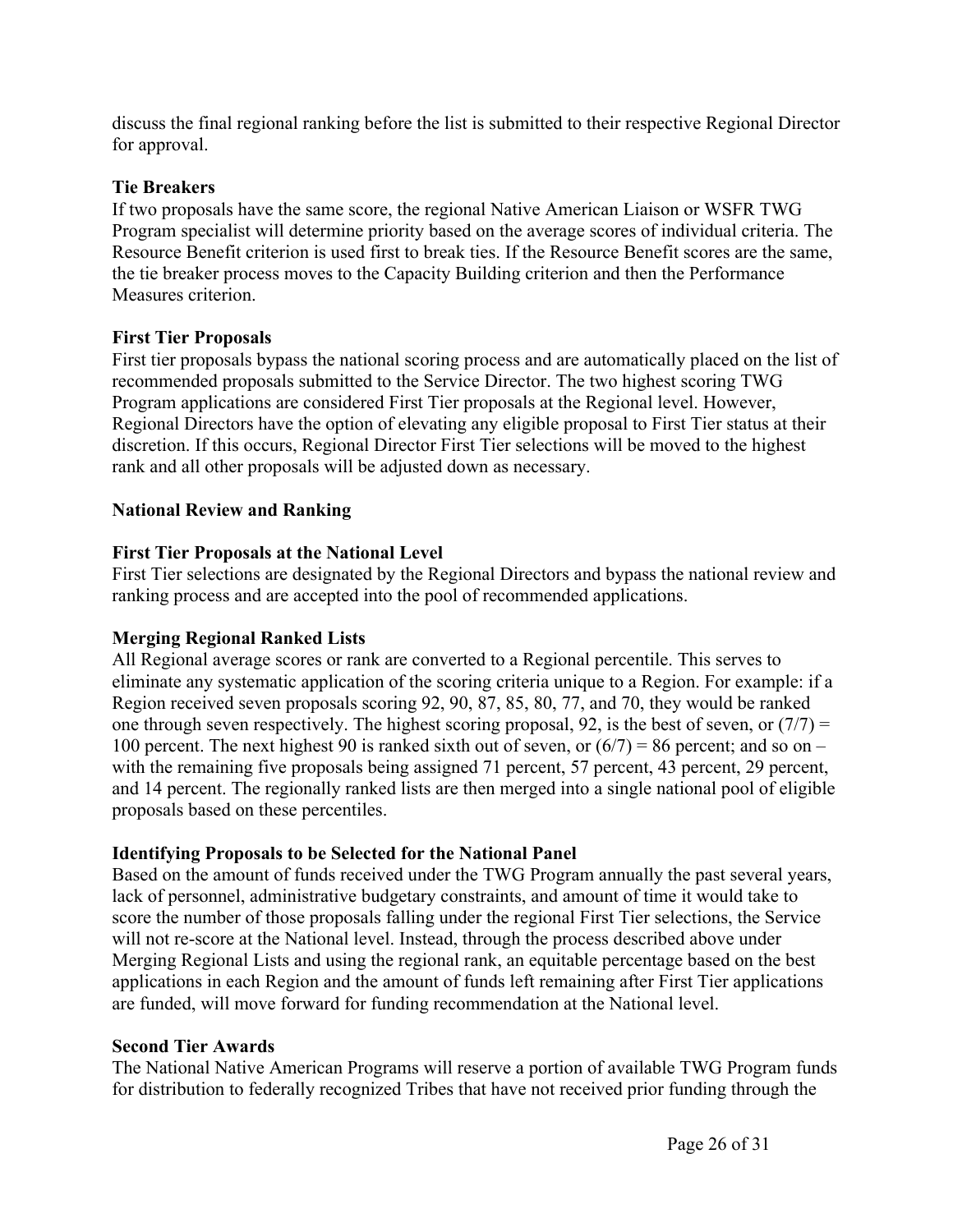TWG Program. These Second Tier awards will be distributed to first-time TWG Program recipients based on the results of project scoring, as described in this section.

#### **Director's Selection of Proposals to be Funded**

Once the National Panel has completed the funding recommendations, the final award list is presented to the Service Director for concurrence and approval.

### <span id="page-27-0"></span>**E3. CFR – Regulatory Information**

See the Service's General Award Terms and [Conditions](https://www.fws.gov/grants/index.html) for the general administrative and national policy requirements applicable to Service awards. The Service will communicate any other program- or project-specific special terms and conditions to recipients in their notices of award.

#### <span id="page-27-1"></span>**E4. Anticipated Announcement and Federal Award Dates**

We expect to announce awards by December 2022. We typically award grants upon completion of any required compliance documentation, although eligible pre-award costs may be reimbursed as described in Section D6. Funding Restrictions.

# <span id="page-27-2"></span>**F. Federal Award Administration Information**

#### <span id="page-27-3"></span>**F1. Federal Award Notices**

The Service Director or his/her designee approves or disapproves grant proposals. Regional Offices are responsible for notification of grant approval to the applicant. Following review, applicants may be requested to revise the project scope and/or budget before an award is made. Successful applicants will receive written notice in the form of a notice of award document. Notices of award are typically sent to recipients via email, or via notification from GrantSolutions. Award recipients are not required to sign/return the notice of award. Acceptance of an award is defined as starting work, drawing down funds, or accepting the award via electronic means. Awards are based on the application submitted to, and as approved by, the Service. The notice of award will include instructions specific to each recipient on how to request payment. If applicable, the instructions will detail any additional information/forms required and where to submit payment requests. We may also publish one or more media releases and post information about projects selected for funding on our websites. These releases may be made in coordination with the Department of the Interior and may be made nationally and/or regionally.

#### <span id="page-27-4"></span>**F2. Administrative and National Policy Requirements**

See the DOI Standard Terms and [Conditions](https://www.doi.gov/grants/doi-standard-terms-and-conditions) for the administrative and national policy requirements applicable to DOI awards.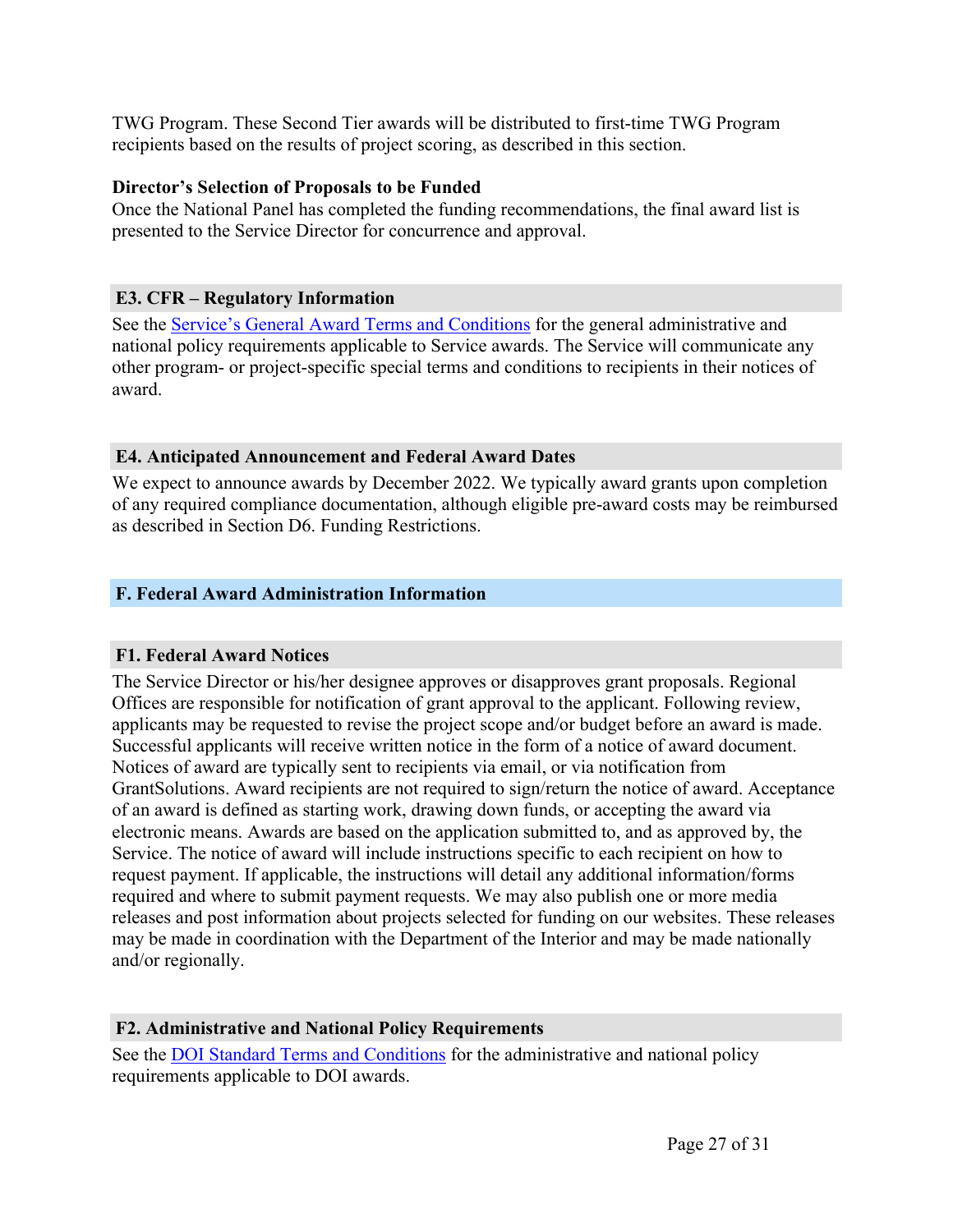See the Service's General Award Terms and [Conditions](https://www.fws.gov/grants/index.html) for the general administrative and national policy requirements applicable to Service awards.

### **Data Availability**

Per the Financial Assistance Interior Regulation (FAIR), 2 [CFR](https://www.ecfr.gov/cgi-bin/text-idx?SID=1bfd0da1190f850482e94794cca23a5d&mc=true&node=20190830y1.1) [§1402.315](https://www.ecfr.gov/current/title-2/subtitle-B/chapter-XIV/part-1402/subpart-D/section-1402.315):

- a. All data, methodology, factual inputs, models, analyses, technical information, reports, conclusions, valuation products or other scientific assessments in any medium or form, including textual, numerical, graphic, cartographic, narrative, or audiovisual, resulting from a financial assistance agreement is available for use by the Department of the Interior, including being available in a manner that is sufficient for independent verification.
- b. The Federal Government has the right to:
	- 1. Obtain, reproduce, publish, or otherwise use the data, methodology, factual inputs, models, analyses, technical information, reports, conclusions, or other scientific assessments, produced under a Federal award; and
	- 2. Authorize others to receive, reproduce, publish, or otherwise use such data, methodology, factual inputs, models, analyses, technical information, reports, conclusions, or other scientific assessments, for Federal purposes, including to allow for meaningful third-party evaluation.

# <span id="page-28-0"></span>**F3. Reporting**

### **Financial Reports**

All recipients must use the SF-425, Federal [Financial](https://www.grants.gov/web/grants/forms/post-award-reporting-forms.html) Report form for financial reporting. At a minimum, all recipients must submit a **final** financial report. Final reports are due no later than 120 calendar days after the award period of performance end date or termination date. For awards with periods of performance longer than 12 months, recipients are required to submit **interim** financial reports on the frequency established in the Notice of Award. The only exception to the interim financial reporting requirement is if the recipient is required to use the SF 270/271 to request payment and requests payment at least once annually through the entire award period of performance. We will describe all financial reporting requirements in the Notice of Award.

# **Performance Reports**

Performance reports must contain a comparison of actual accomplishments with the established goals and objectives of the award; a description of reasons why established goals was not met, if appropriate; and any other pertinent information relevant to the project results. **Final** reports are due no later than120 calendar days after the award period of performance end date or termination date. For awards with periods of performance longer than 12 months, recipients are required to submit **interim performance**reports on the frequency established in the Notice of Award.

Tribal Wildlife Grant performance reports are to be submitted to the WSFR Regional Office through GrantSolutions, or as specified in the Notice of Award letter. Tribes are exempt from TRACS reporting requirements at the time, and Tribal Wildlife Grants do not need to be entered into TRACS. If, at some point in the future, Tribal Wildlife Grants are required to be entered into TRACS, we will notify recipients directly.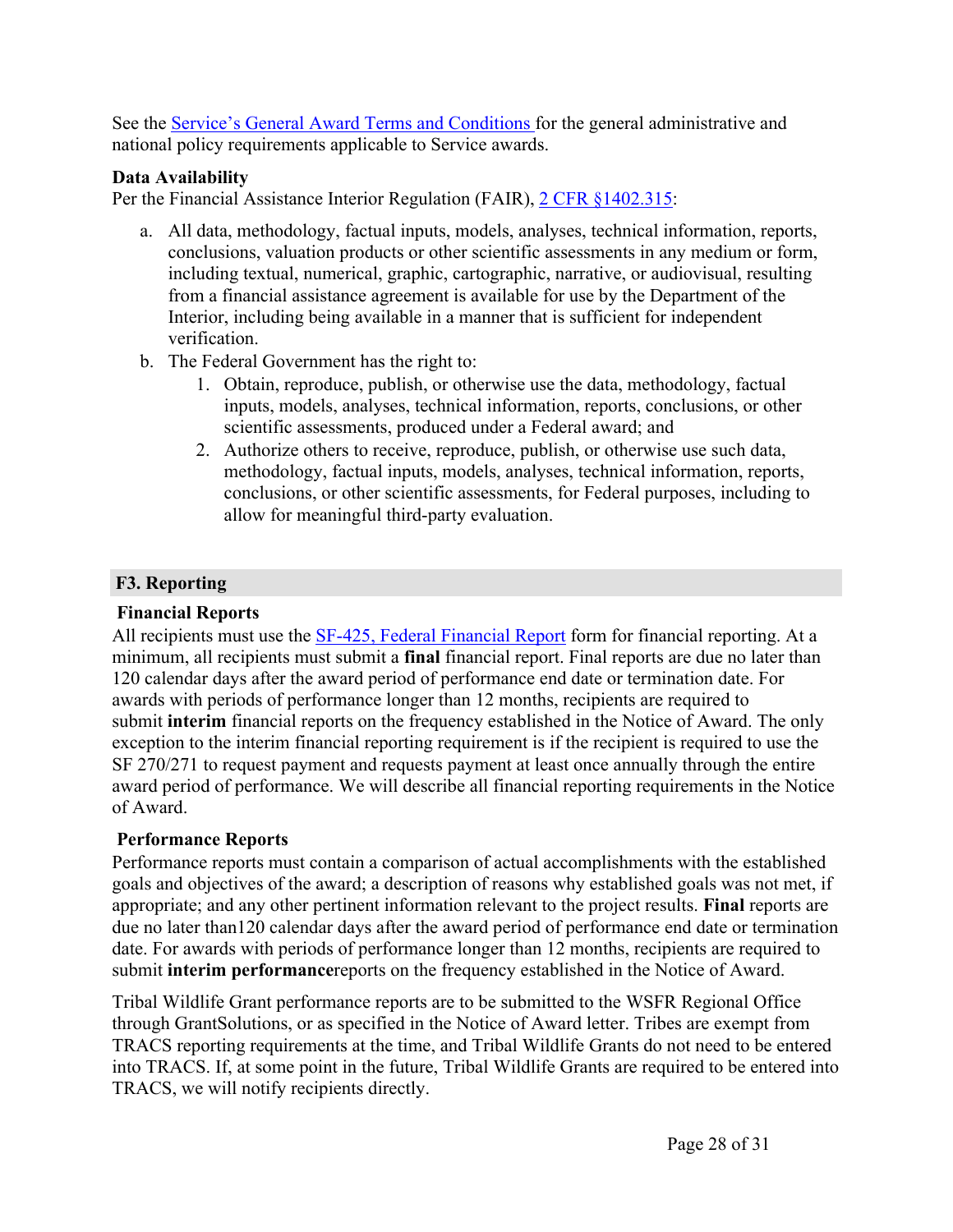Unless otherwise indicated in the Notice of Award, in submitting performance reports to the WSFR Regional Office, Tribes must provide narrative responses to performance-related questions. The questions include:

- 1. What progress has been made towards completing your objectives(s) of the project?
- 2. If established objectives have not been or will not be met, please state the reason(s) why.
- 3. If applicable, please share if your project resulted in any unexpected benefits, promising practices, new understandings, cost efficiencies, management recommendations, or lessons learned.
- 4. If applicable, identify and attach selected publications, photographs, screenshots of websites, or other documentation.
- 5. Is this a project you wish to highlight for communication purposes?
- 6. For Survey projects only: If applicable, does this project continue work from a previous grant? If so, how do the current results compare to prior results?

# **Significant Development Reports**

Events may occur between the scheduled performance reporting dates which have significant impact upon the supported activity. In such cases, recipients are required to notify the Bureau in writing as soon as the recipient becomes aware of any problems, delays, or adverse conditions that will materially impair the ability to meet the objective of the Federal award. This disclosure must include a statement of any corrective action(s) taken or contemplated, and any assistance needed to resolve the situation. The recipient should also notify the Service in writing of any favorable developments that enable meeting time schedules and objectives sooner or at less cost than anticipated or producing more or different beneficial results than originally planned.

# **Real Property Reports**

Recipients and subrecipients are required to submit status reports on the status of real property acquired under the award in which the Federal government retains an interest. The required frequency of these reports will depend on the anticipated length of the Federal interest period. The Bureau will include recipient-specific real property reporting requirements, including the required standard form or data elements, reporting frequency, and report due dates, in the Notice of Award when applicable.

Tribal Governments may not acquire real property with TWG Program funds. Therefore, Tribal Governments are exempt from real property reporting requirements as described in this section.

# **Conflict of Interest Disclosures**

Recipients must notify the program immediately in writing of any conflict of interest that arise during the life of their Federal award, including those reported to them by any subrecipient under the award. Recipients must notify the program in writing if any employees, including subrecipient and contractor personnel, are related to, married to, or have a close personal relationship with any Federal employee in the Federal funding program or who otherwise may have been involved in the review and selection of the award. The term employee means any individual engaged in the performance of work pursuant to the Federal award.

Recipients may not have a former Federal employee as a key project official, or in any other substantial role related to their award, whose participation put them out of compliance with the legal authorities addressing post-Government employment restrictions. See the U.S. [Office](https://oge.gov/) of [Government](https://oge.gov/) Ethics website for more information on these restrictions. The Service will examine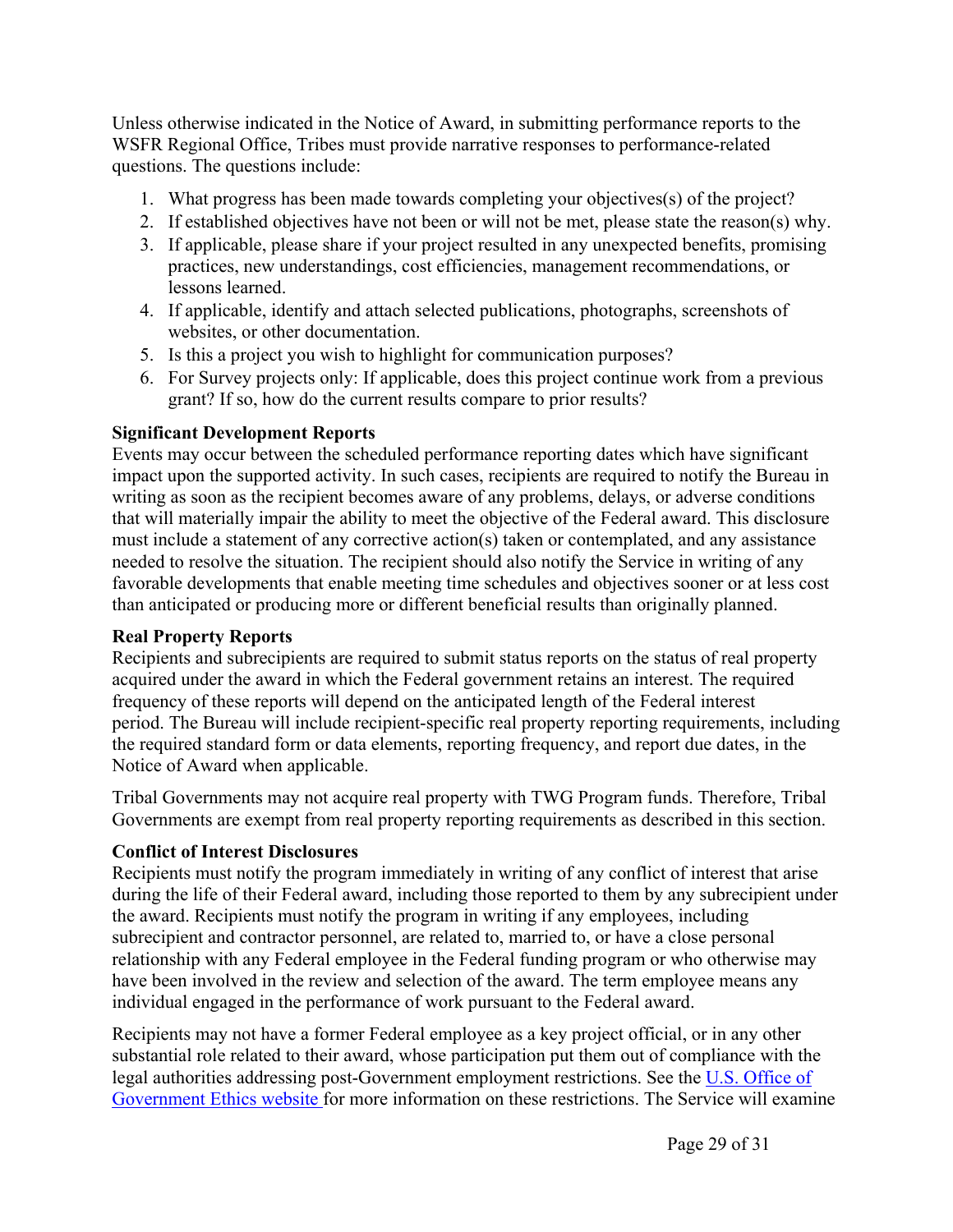each conflict of interest disclosure based on its particular facts and the nature of the project and will determine if a significant potential conflict exists. If it does, the Service will work with the recipient to determine an appropriate resolution. Failure to disclose and resolve conflicts of interest in a manner that satisfies the Service may result in any of the remedies for noncompliance described in 2 CFR [§200.339](https://www.ecfr.gov/current/title-2/subtitle-A/chapter-II/part-200/subpart-D/subject-group-ECFR86b76dde0e1e9dc/section-200.339), including termination of the award.

#### **Other Mandatory Disclosures**

The Non-Federal entity or applicant for a Federal award must disclose, in a timely manner, in writing to the Federal awarding agency or pass-through entity all violations of Federal criminal law involving fraud, bribery, or gratuity violations potentially affecting the Federal award. Non-Federal entities that receive a Federal award including the terms and conditions outlined in 2 CFR 200, Appendix XII—Award Term and Condition for Recipient Integrity and Performance Matters are required to report certain civil, criminal, or administrative proceedings to SAM. Failure to make required disclosures can result in any of the remedies for noncompliance described in 2 [CFR§200.339,](https://www.ecfr.gov/current/title-2/subtitle-A/chapter-II/part-200/subpart-D/subject-group-ECFR86b76dde0e1e9dc/section-200.339) including suspension or debarment.

#### **Reporting Matters Related to Recipient Integrity and Performance**

If the total value of your currently active grants, cooperative agreements, and procurement contracts from all Federal awarding agencies exceeds \$10,000,000 for any period of time during the period of performance of this Federal award, then you as the recipient during that period of time must maintain the currency of information reported to the [System](http://www.sam.gov/) for Award [Management](http://www.sam.gov/) that is made available in the designated integrity and performance system (currently the Federal Awardee [Performance](https://www.fapiis.gov) and Integrity Information System) about civil, criminal, or administrative proceedings in accordance with [Appendix](https://www.ecfr.gov/current/title-2/subtitle-A/chapter-II/part-200/appendix-Appendix%20XII%20to%20Part%20200) XII to 2 CFR 200.

#### <span id="page-30-0"></span>**G. Federal Awarding Agency Contact(s) G1. Program Technical Contact**

# <span id="page-30-1"></span>For **programmatic technical assistance**, contact:

First and Last Name: Scott Aikin Telephone: (360) 604-2531 Email:

scott\_aikin@fws.gov

#### <span id="page-30-2"></span>**G2. Program Administration**

#### For **program administration assistance**, contact:

First and Last Name: DJ Monette Telephone: (413) 244-4495 Email: